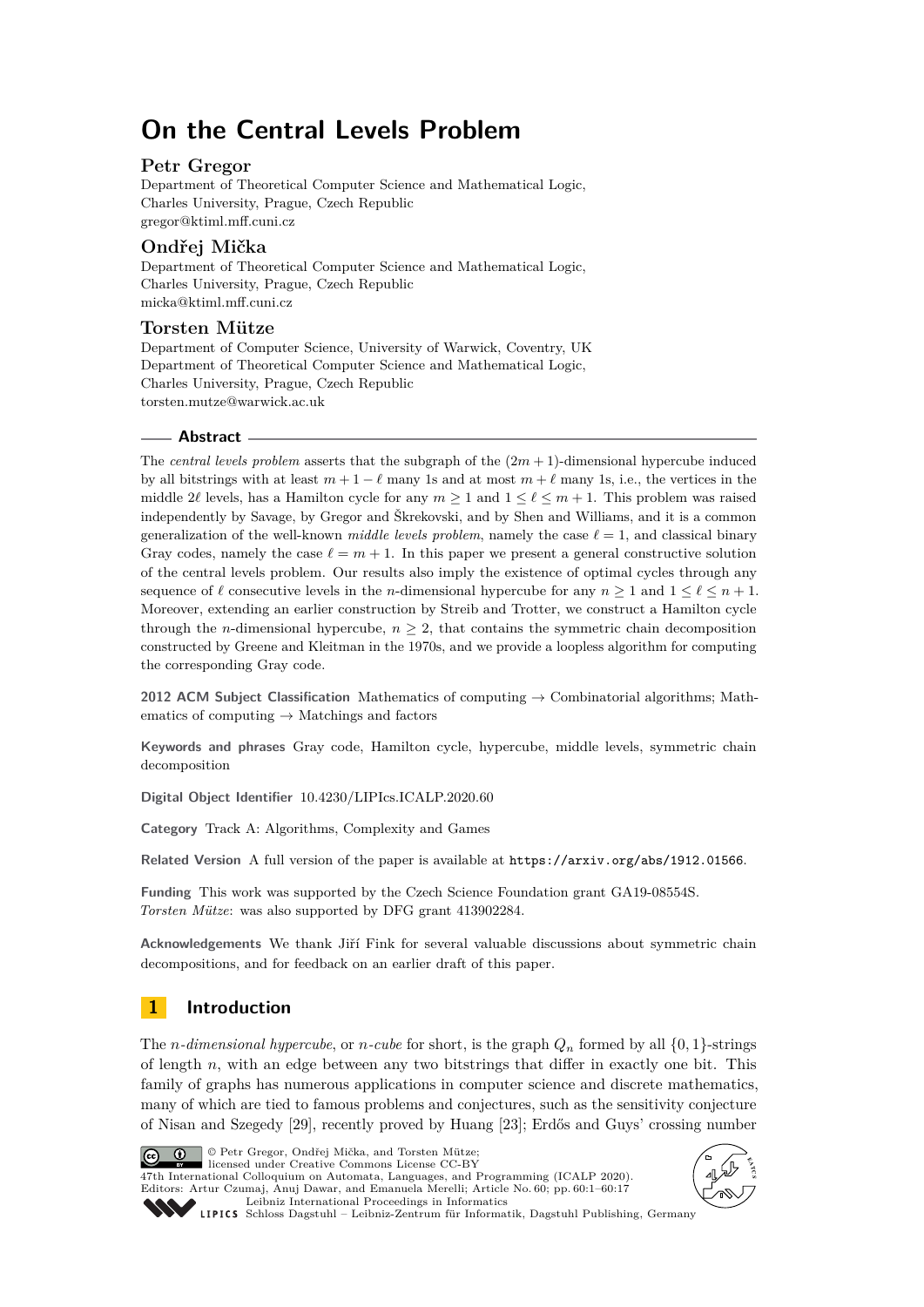#### **60:2 On the Central Levels Problem**

problem [\[8\]](#page-14-0) (see [\[9\]](#page-14-1)); Füredi's conjecture [\[13\]](#page-14-2) on equal-size chain partitions (see [\[41\]](#page-16-1)); Shearer and Kleitman's conjecture [\[37\]](#page-15-2) on orthogonal symmetric chain decompositions (see [\[39\]](#page-16-2)); the Ruskey-Savage problem [\[32\]](#page-15-3) on matching extendability (see [\[11,](#page-14-3) [12\]](#page-14-4)), and the conjectures of Norine, and Feder and Subi on edge-antipodal colorings [\[10,](#page-14-5) [30\]](#page-15-4), to name just a few.

The focus of this paper are Hamilton cycles in the *n*-cube and its subgraphs. A Hamilton cycle in a graph is a cycle that visits every vertex exactly once, and in the context of the *n*-cube, such a cycle is often referred to as a *Gray code*. Gray codes have found applications in signal processing, circuit testing, hashing, data compression, experimental design, and in solving puzzles like the Towers of Hanoi or the Chinese rings; see Savage's survey [\[35\]](#page-15-5). They are also fundamental for efficient exhaustive generation algorithms, a topic that is covered in depth in the most recent volume of Knuth's *'The Art of Computer Programming'* [\[25\]](#page-15-6).

To start with, it is an easy exercise to show that the *n*-cube has a Hamilton cycle for any  $n \geq 2$ . One such cycle is given by the classical *binary reflected Gray code*  $\Gamma_n$  [\[14\]](#page-14-6), defined inductively by  $\Gamma_1 := 0, 1$  and  $\Gamma_{n+1} := 0\Gamma_n, 1\Gamma_n^R$ , where  $\Gamma^R$  denotes the reversal of the sequence  $\Gamma$ , and 0Γ or 1Γ means prefixing all strings in the sequence Γ by 0 or 1, respectively. For instance, this construction gives  $\Gamma_2 = 0.001, 11, 10$  and  $\Gamma_3 = 0.000, 0.01, 0.01, 110, 111, 101, 100$ . The problem of finding a Hamilton cycle becomes considerably harder when we restrict our attention to subgraphs of the cube induced by a sequence of consecutive levels, where the *k*-th level of  $Q_n$ ,  $0 \leq k \leq n$ , is the set of all bitstrings with exactly *k* many 1s in them. One such instance is the famous *middle levels problem*, raised in the 1980s by Havel [\[22\]](#page-15-7) and independently by Buck and Wiedemann [\[4\]](#page-14-7), which asks for a Hamilton cycle in the subgraph of the  $(2m + 1)$ -cube induced by levels *m* and  $m + 1$ . This problem received considerable attention in the literature, and a construction of such a cycle for all  $m \geq 1$  was provided only recently by Mütze [\[27\]](#page-15-8). A much simpler construction was described subsequently by Gregor, Mütze, and Nummenpalo [\[19\]](#page-15-9).

## **1.1 Our results**

In this paper we consider the *central levels problem*, a broad generalization of the middle levels problem: Does the subgraph of the  $(2m + 1)$ -cube induced by the middle  $2\ell$  levels, i.e., by levels  $m + 1 - \ell, \ldots, m + \ell$ , have a Hamilton cycle for any  $m \ge 1$  and  $1 \le \ell \le m + 1$ ? This problem was raised independently by Savage [\[34\]](#page-15-10), Gregor and Škrekovski [\[20\]](#page-15-11), and by Shen and Williams [\[38\]](#page-16-3). Clearly, the case  $\ell = 1$  of the central levels problem is the aforementioned middle levels problem (solved in [\[27\]](#page-15-8)). Moreover, the case  $\ell = 2$  was solved affirmatively in a paper by Gregor, Jäger, Mütze, Sawada, and Wille [\[16\]](#page-15-12) presented at ICALP 2018. Also, the case  $\ell = m + 1$  is established by the binary reflected Gray code  $\Gamma_{2m+1}$ . Furthermore, the case  $\ell = m$  was solved by El-Hashash and Hassan [\[7\]](#page-14-8), and in a more general setting by Locke and Stong [\[26\]](#page-15-13), and the case  $\ell = m - 1$  was settled in [\[20\]](#page-15-11).

The main contribution of this paper is to solve the central levels problem affirmatively in full generality; see Figure [1](#page-3-0)  $(a)$ – $(d)$ .

<span id="page-1-0"></span>▶ **Theorem 1.** *For any*  $m \ge 1$  *and*  $1 \le \ell \le m+1$ *, the subgraph of the*  $(2m+1)$ *-cube induced by the middle* 2*` levels has a Hamilton cycle.*

The most general question in this context is to ask for a Hamilton cycle in  $Q_n$  that visits all vertices in *any* sequence of  $\ell$  consecutive levels, i.e., the levels need not be symmetric around the middle, and the dimension *n* needs not be odd. These graphs are all bipartite, and to circumvent the imbalances that prevent the existence of a Hamilton cycle for general *n* and  $\ell$ , we have to slightly generalize the notion of Hamilton cycles: Firstly, a *saturating cycle* in a bipartite graph is a cycle that visits all vertices in the smaller partition class (if it has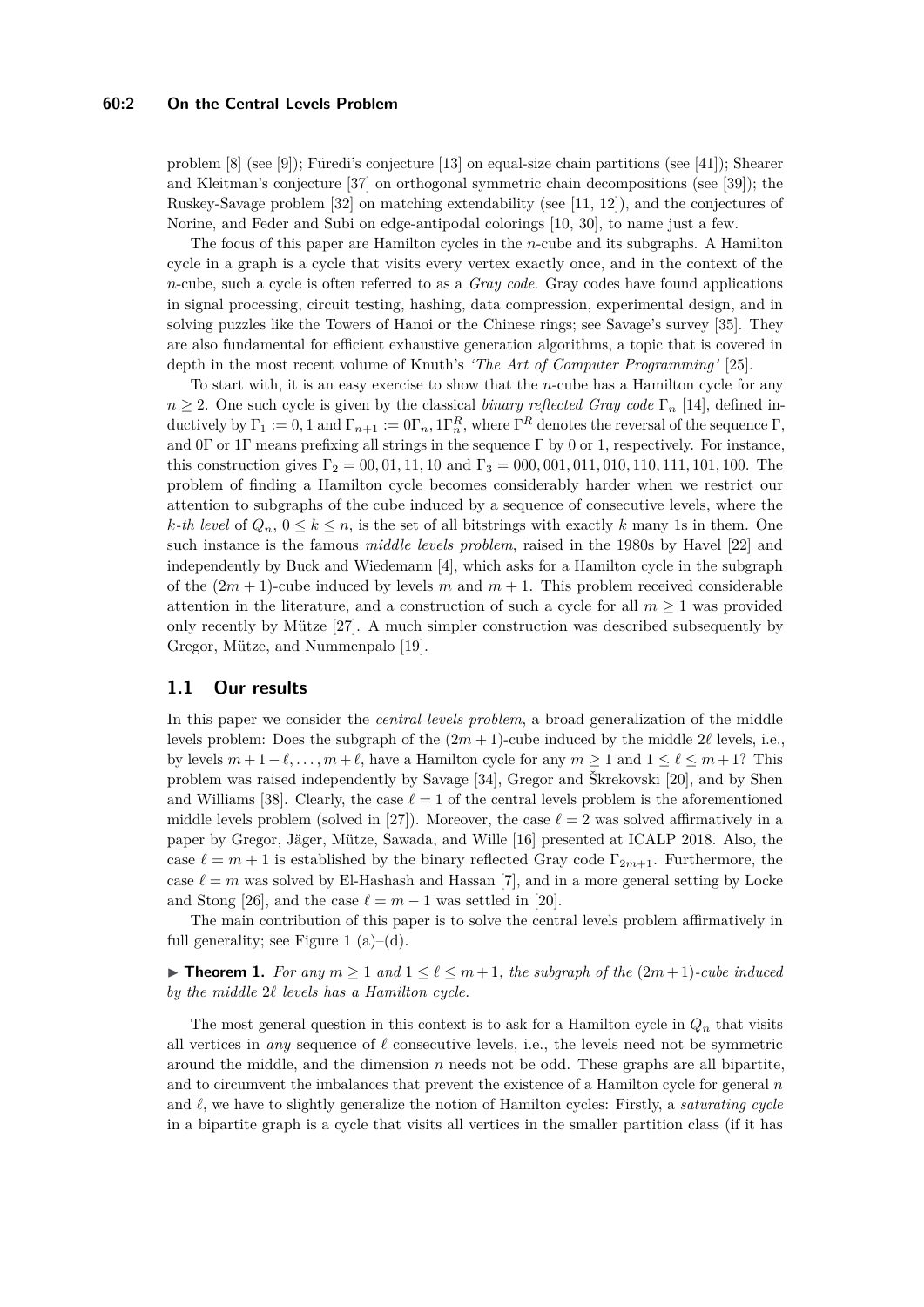size 1, then a single edge is considered to be a cycle). Secondly, a *tight enumeration* in a (bipartite) subgraph of the cube is a cyclic listing of all its vertices where the total number of bits flipped is exactly the number of vertices plus the difference in size between the two partition classes. Clearly, if both partition classes have the same size, these two notions are equal to a Hamilton cycle. In fact, all cases of this more general problem, except the central levels problem, were solved already in [\[18\]](#page-15-14), some of them conditional on a "yes" answer to the central levels problem. Combining Theorem [1](#page-1-0) with these previous results, we now also obtain an unconditional result for this more general question.

► **Corollary 2.** For any  $n \ge 1$  and  $1 \le \ell \le n+1$ , the subgraph of the *n*-cube induced by any sequence of  $\ell$  consecutive levels has both a saturating cycle and a tight enumeration.

An essential tool in our proof of Theorem [1](#page-1-0) are symmetric chain decompositions. This is a well-known concept from the theory of posets, which we now define specifically for the *n*-cube using graph-theoretic language. A *symmetric chain* in  $Q_n$  is a path  $(x_k, x_{k+1}, \ldots, x_{n-k})$  in the *n*-cube where  $x_i$  is from level *i* for all  $k \leq i \leq n-k$ , and a *symmetric chain decomposition*, or SCD for short, is a partition of the vertices of *Q<sup>n</sup>* into symmetric chains. It is well-known that the *n*-cube has an SCD for all  $n \geq 1$ , and the simplest explicit construction was given by Greene and Kleitman [\[15\]](#page-15-15) (see Section [2.2](#page-5-0) below). Streib and Trotter [\[40\]](#page-16-4) first investigated the interplay between SCDs and Hamilton cycles in the *n*-cube, and they described an SCD in  $Q_n$  that can be extended to a Hamilton cycle; see Figure [1](#page-3-0) (e). Their SCD, however, is different from the aforementioned Greene-Kleitman SCD. In this paper, we extend Streib and Trotter's result as follows; see Figure [1](#page-3-0) (f).

<span id="page-2-1"></span> $\triangleright$  **Theorem 3.** For any  $n \geq 2$ , the Greene-Kleitman SCD can be extended to a Hamilton *cycle in*  $Q_n$ *.* 

The Greene-Kleitman SCD has found a large number of applications in the literature, e.g., to construct symmetric Venn diagrams [\[21,](#page-15-16) [33\]](#page-15-17), to solve the Littlewood-Offord problem [\[3,](#page-14-9) Chap. 4], or to learn monotone Boolean functions [\[25,](#page-15-6) Sec. 7.2.1.6] (see also [\[1,](#page-14-10) [6,](#page-14-11) [31,](#page-15-18) [37,](#page-15-2) [42\]](#page-16-5)). Knowing that this SCD extends to a Hamilton cycle and that it is a crucial ingredient for solving the general central levels problem adds to this list of interesting properties and applications. Observe also that a Hamilton cycle that extends an SCD has the intriguing property that it minimizes the number of changes of direction from moving up to moving down, or vice versa, between consecutive levels in the cube. For comparison, the monotone paths constructed by Savage and Winkler [\[36\]](#page-15-19) maximize these changes.

Motivated by these results and by the aforementioned conjecture of Ruskey and Savage [\[32\]](#page-15-3) that every matching in  $Q_n$  extends to a Hamilton cycle, we raise the following conjecture:

<span id="page-2-0"></span> $\triangleright$  **Conjecture 4.** *Every SCD can be extended to a Hamilton cycle in*  $Q_n$ *.* 

Although every SCD of  $Q_n$  is the union of two matchings, there are matchings in  $Q_n$ that do not extend to an SCD; take for example the two edges obtained by starting at the vertices  $0^n$  and  $1^n$  and flipping the same bit. Consequently, an affirmative answer to Conjecture [4](#page-2-0) would cover only some cases of the Ruskey-Savage conjecture.

## **1.2 Efficient algorithms**

Our proof of Theorem [1](#page-1-0) is constructive and translates directly into an algorithm for computing the Hamilton cycle in time and space that are polynomial in the size of the graph (the middle 2 $\ell$  levels of  $Q_n$ ,  $n := 2m + 1$ , which is exponential in *n*. Often, it is desirable to have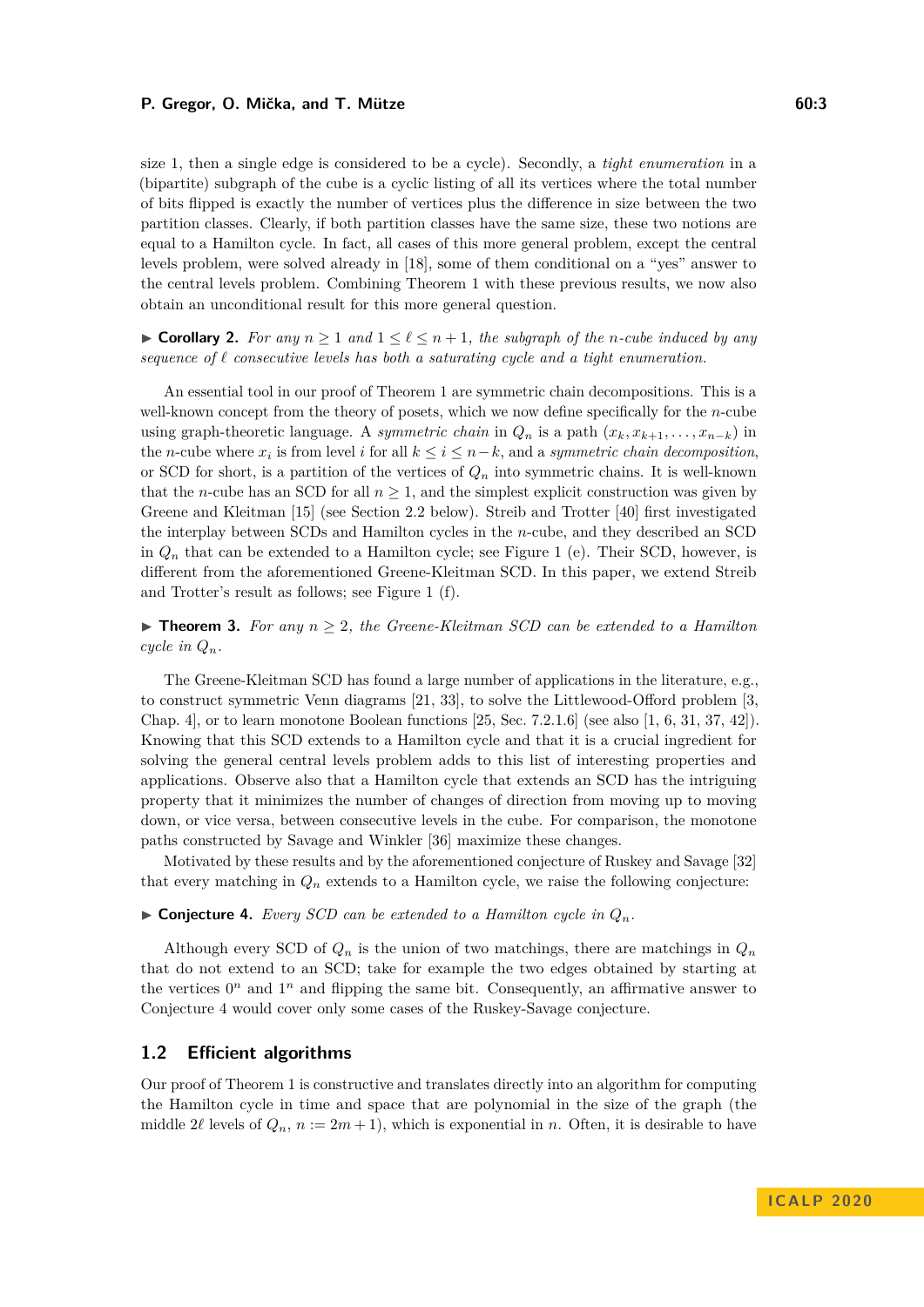<span id="page-3-0"></span>

**Figure 1** (a)–(d) The Hamilton cycles in  $Q_{7,\ell}$  for  $\ell = 1, 2, 3, 4$  constructed as in our proof of Theorem [1.](#page-1-0) (e) The Hamilton cycle in *Q*<sup>7</sup> containing an SCD obtained from the Streib-Trotter construction, with symmetric chains highlighted on the side. (f) The Hamilton cycle in *Q*<sup>7</sup> containing the Greene-Kleitman SCD obtained from our proof of Theorem [3.](#page-2-1) In this figure, 1-bits are drawn as black squares, 0-bits as white squares.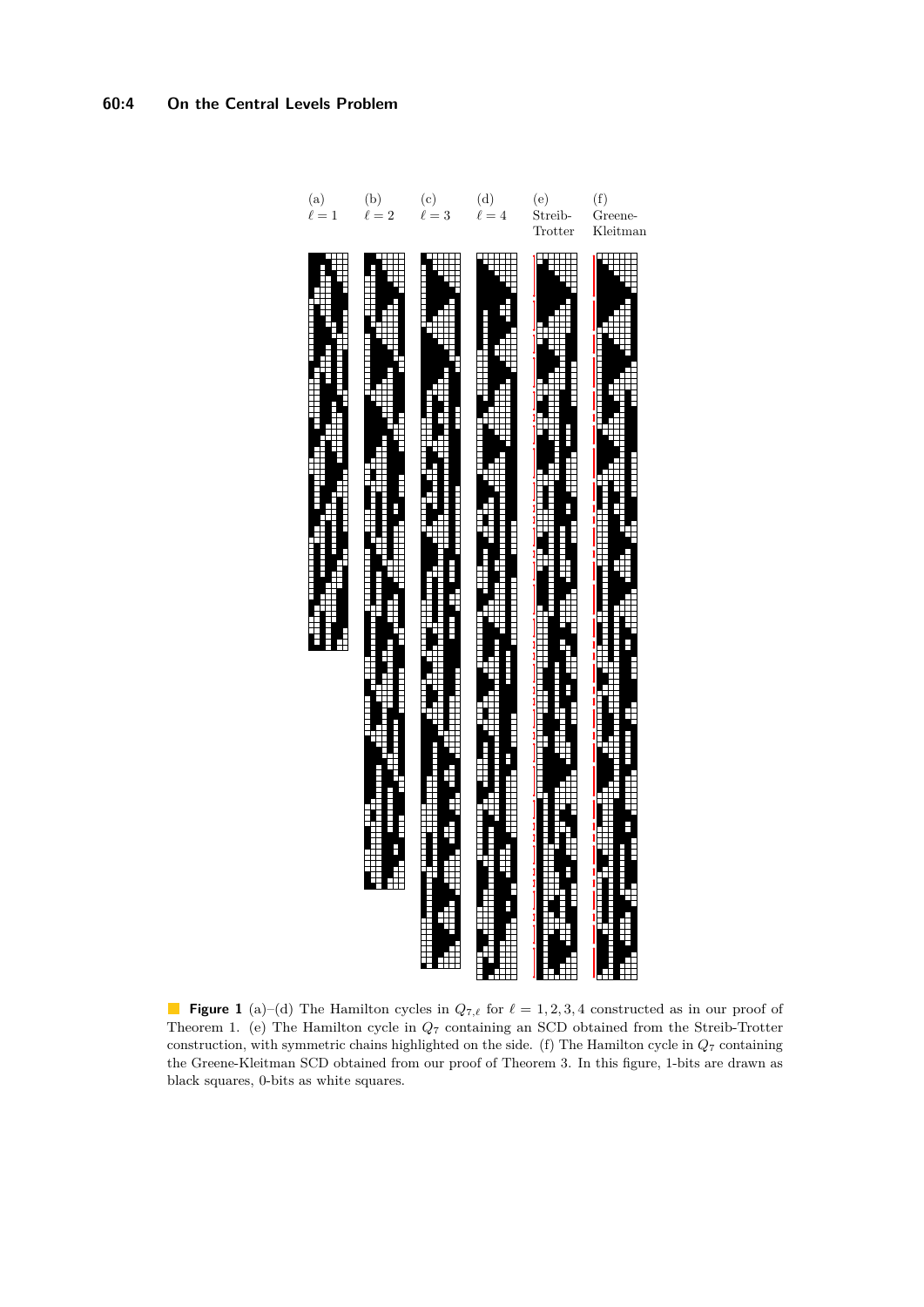a "local" algorithm that uses only time and space that are polynomial in *n*. Ideally, one might hope for  $\mathcal{O}(n)$  space to store the current bitstring and some additional data structures, and  $\mathcal{O}(1)$  time to compute the next bitstring on the cycle. Such algorithms are known for the binary reflected Gray code Γ*<sup>n</sup>* [\[2\]](#page-14-12), and for the middle levels problem [\[28\]](#page-15-20), i.e., for the extreme cases  $\ell = m + 1$  and  $\ell = 1$  of the central levels problem. There are fundamental obstacles that prevent us to obtain such a local algorithm from our proof, and it remains a challenging open problem to find such an algorithm. Our Theorem [3](#page-2-1) on the other hand, can be translated into a simple algorithm that uses only  $\mathcal{O}(n)$  space and  $\mathcal{O}(1)$  time in every iteration to compute the next bitstring along the Hamilton cycle. A pseudocode description of this algorithm is available in  $[17]$ . We also implemented it in  $C_{++}$ , available for download and for demonstration on the Combinatorial Object Server [\[5\]](#page-14-13).

#### <span id="page-4-0"></span>**1.3 Proof ideas**

We first describe the ideas for proving Theorem [1.](#page-1-0) For any  $m \ge 1$  we define  $n := 2m + 1$ , and for  $1 \leq \ell \leq m+1$  we let  $Q_{n,\ell}$  denote the subgraph of  $Q_n$  induced by the middle 2 $\ell$  levels. To prove that  $Q_{n,\ell}$  has a Hamilton cycle for general *m* and  $\ell$ , we combine and generalize the tools and techniques developed for the cases  $\ell = 1$  and  $\ell = 2$  in [\[19\]](#page-15-9) and [\[16\]](#page-15-12), respectively. Our proof proceeds in two steps: In a first step, we construct a *cycle factor* in  $Q_{n,\ell}$ , i.e., a collection of disjoint cycles which together visit all vertices of  $Q_{n,\ell}$ . In a second step, we use local modifications to join the cycles in the factor to a single Hamilton cycle. Essentially, this technique reduces the Hamiltonicity problem in  $Q_{n,\ell}$  to proving that a suitably defined auxiliary graph is connected, which is much easier.

In fact, the predecessor paper [\[16\]](#page-15-12) already proved the existence of a cycle factor in  $Q_{n,\ell}$ , but this construction does not seem to yield a factor that would be amenable to analysis. In this paper, we therefore construct another cycle factor in  $Q_{n,\ell}$ , based on modifying the aforementioned Greene-Kleitman SCD of *Q<sup>n</sup>* by the lexical matchings introduced by Kierstead and Trotter [\[24\]](#page-15-22). The resulting cycle factor in  $Q_{n,\ell}$  has a rich structure, in particular the number of cycles and their lengths can be described combinatorially.

The simplest way to join two cycles  $C$  and  $C'$  from this factor to a single cycle is to consider a 4-cycle  $F$  that shares exactly one edge with each of the cycles  $C$  and  $C'$  (the other two edges of  $F$  must then go between  $C$  and  $C'$ ), and to take the symmetric difference of the edge sets of  $C \cup C'$  and of *F*, yielding a single cycle  $(C \cup C') \triangle F$  on the same vertex set as  $C \cup C'$ . We refer to such a cycle *F* as a *flipping* 4*-cycle*. For example, if we interpret the binary reflected Gray code  $\Gamma_n$  as a cycle in  $Q_n$ , we see that  $\Gamma_{n+1} = (0\Gamma_n \cup 1\Gamma_n^R) \triangle F$ where *F* is the 4-cycle  $F = 0^{n+1}$ ,  $010^{n-1}$ ,  $110^{n-1}$ ,  $10^n$ . In addition to flipping 4-cycles, we also use flipping 6-cycles, which intersect with the two cycles to be joined in a slightly more complicated way, albeit with the same effect of joining them to a single cycle. The most technical aspect of this part of the proof is to ensure that all flipping cycles used are edge-disjoint, so that the joining operations do not interfere with each other.

To prove Theorem [3,](#page-2-1) we proceed by induction from dimension *n* to  $n + 2$ , treating the cases of even and odd *n* separately. We first specify a particular ordering of all chains of the Greene-Kleitman SCD, and then show that this ordering admits a matching that alternatingly joins the bottom or top vertices of any two consecutive chains in our ordering. In fact, there is a close relation between our proofs of Theorem [1](#page-1-0) and [3:](#page-2-1) The aforementioned construction of a cycle factor in  $Q_{n,\ell}$  is particularly nice for  $\ell = m + 1$ , i.e., for the case where we consider the entire cube. Specifically, in this case our cycle factor contains *all* chains from the Greene-Kleitman SCD. These cycles can be joined to a single Hamilton cycle in such a way, so as to give exactly the aforementioned Hamilton cycle constructed for proving Theorem [3.](#page-2-1)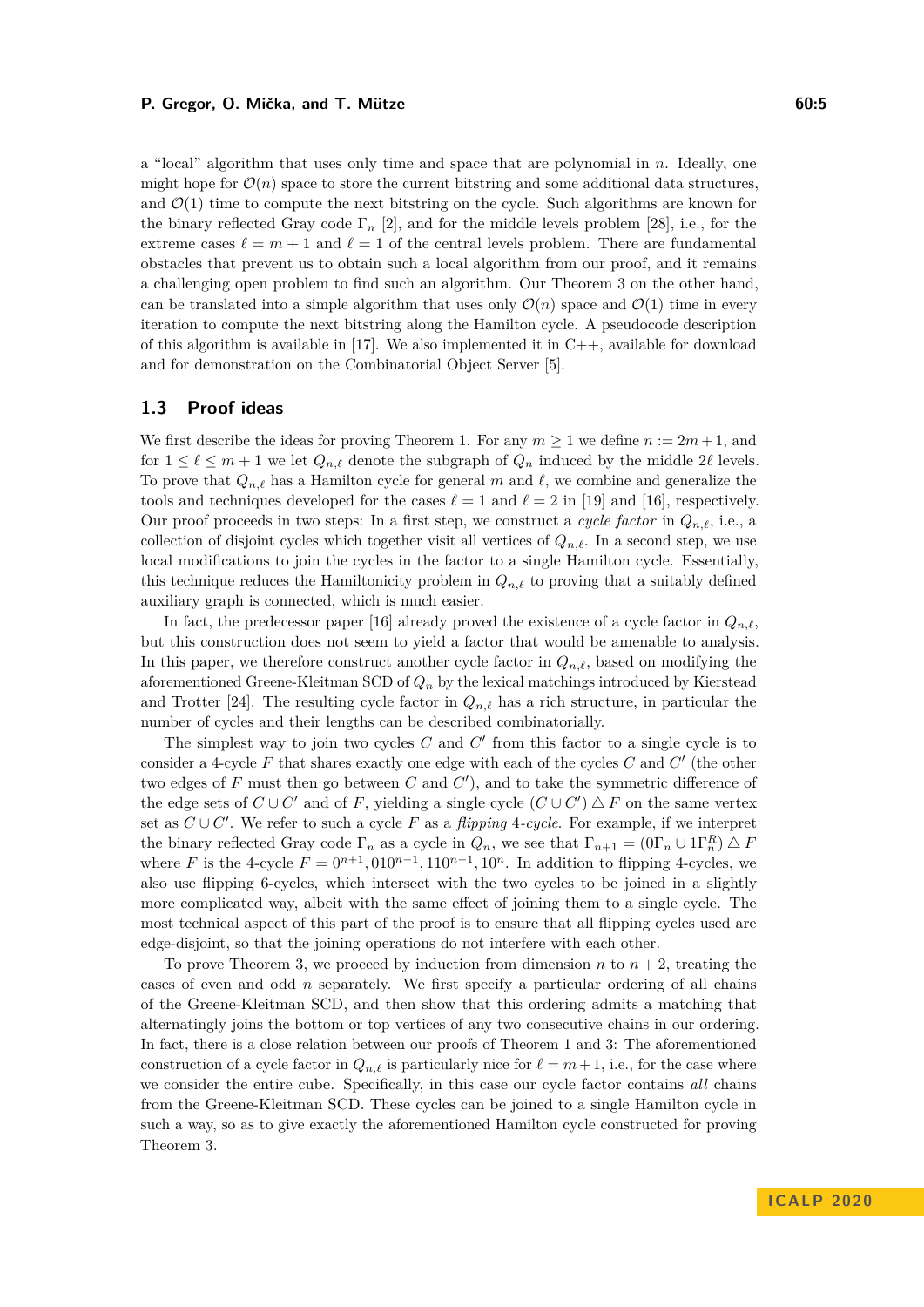#### **60:6 On the Central Levels Problem**

## **1.4 Outline of this paper**

In Section [2](#page-5-1) we discuss the Greene-Kleitman SCD and lexical matchings, and collect some other preliminaries. In Section [3](#page-8-0) we describe our construction of a cycle factor in  $Q_{n,\ell}$ . Due to space constraints, in this extended abstract we are unable to provide the full details of the analysis of this cycle factor, and how to join its cycles to a Hamilton cycle. We rather give an informal high-level sketch of these steps in Section [4.](#page-10-0) In Section [5](#page-11-0) we present our proof of Theorem [3.](#page-2-1) The omitted proof details, together with the pseudocode description of the corresponding loopless algorithm can be found in [\[17\]](#page-15-21).

## <span id="page-5-1"></span>**2 Preliminaries**

For the reader's convenience, important notations that are introduced in the following and used repeatedly in the paper are summarized in Table [1](#page-14-14) at the end of this paper.

## **2.1 Bitstrings and lattice paths**

<span id="page-5-2"></span>For any string x and any integer  $k \geq 0$ , we let  $x^k$  denote the concatenation of k copies of x. We often interpret a bitstring x as a path in the integer lattice  $\mathbb{Z}^2$  starting at the origin  $(0,0)$ , where every 0-bit is interpreted as a  $\setminus$ -step that changes the current coordinate by  $(+1, -1)$ and every 1-bit is interpreted as an  $\angle$ -step that changes the current coordinate by  $(+1, +1);$ see Figure [2.](#page-5-2)



**Figure 2** The correspondence between bitstrings (top) and lattice paths (bottom).

Let  $D_{2k}$  denote the set of bitstrings with exactly k many 1s and k many 0s, such that in every prefix, the number of 0s is at least as large as the number of 1s. We also define  $D := \bigcup_{k \geq 0} D_{2k}$ . Note that  $D_0 = {\varepsilon}$ , where  $\varepsilon$  denotes the empty bitstring. In terms of lattice paths, *D* corresponds to so-called *Dyck paths* that never move above the line  $y = 0$ and end on this line. If a lattice path *x* contains a substring  $u \in D$ , then we refer to this substring *u* as a *valley* in *x*.

## <span id="page-5-0"></span>**2.2 The Greene-Kleitman SCD**

We now describe Greene and Kleitman's [\[15\]](#page-15-15) construction of an SCD in the *n*-cube; see Figure [3.](#page-6-0) For any vertex *x* of the *n*-cube, we interpret the 0s in *x* as opening brackets and the 1s as closing brackets. By matching closest pairs of opening and closing brackets in the natural way, the chain containing  $x$  is obtained by flipping the leftmost unmatched 0 to ascend the chain, or the rightmost unmatched 1 to descend the chain, until no more unmatched bits can be flipped. It is easy to see that this indeed yields an SCD of the *n*-cube for any  $n \geq 1$ . We always work with this SCD due to Greene and Kleitman, and whenever referring to a chain, we mean a chain from this decomposition.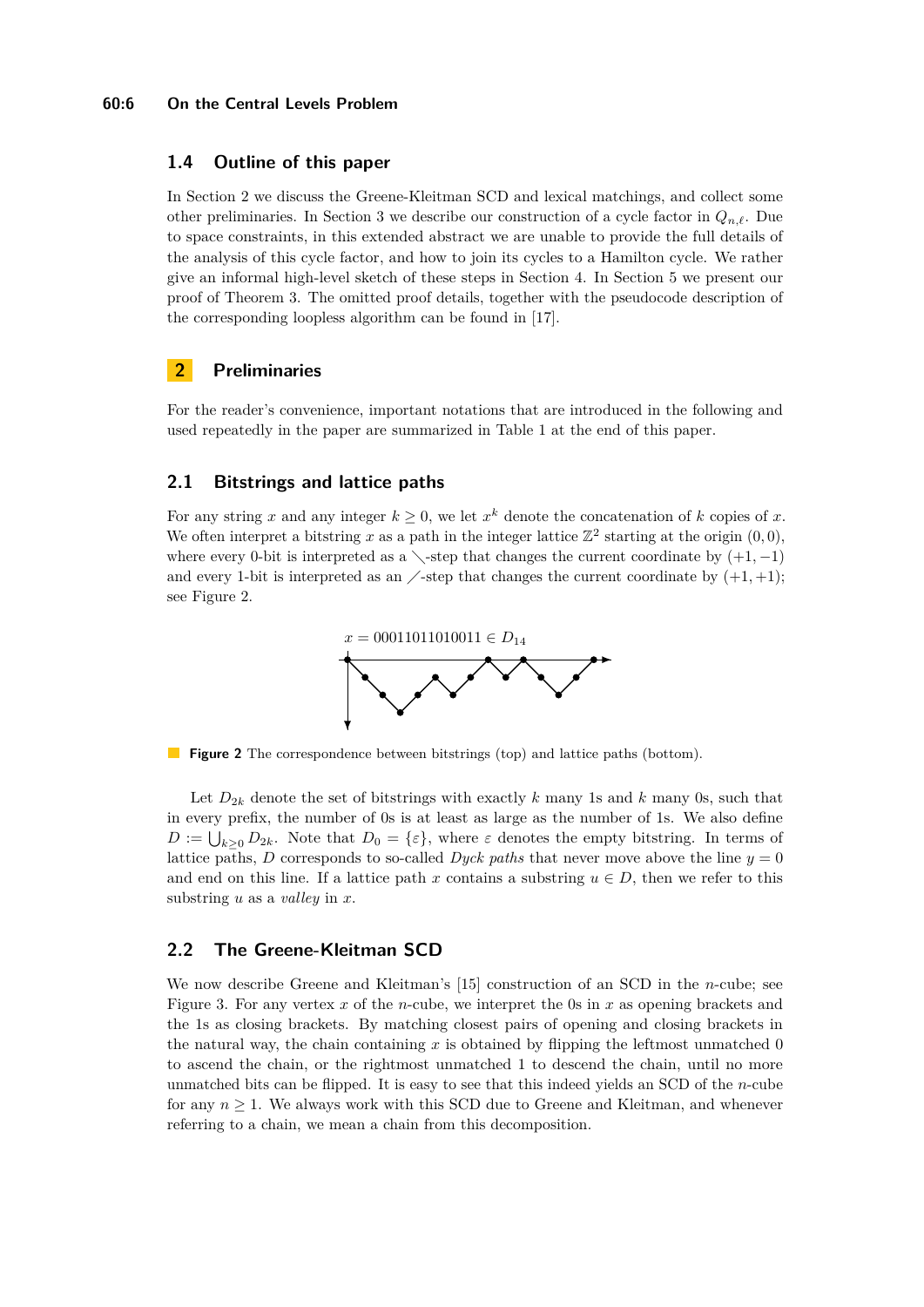<span id="page-6-0"></span>

**Figure 3** Construction of the Greene-Kleitman SCD containing a bitstring x via parenthesis matching. The highlighted bits are the leftmost unmatched 0 and the rightmost unmatched 1 in each bitstring.

Each chain *C* of length *h* in  $Q_n$  can be encoded compactly as a string of length *n* over the alphabet  $\{0, 1, *\}$  in the form

<span id="page-6-2"></span>
$$
C = u_0 * u_1 * \dots * u_{h-1} * u_h,
$$
\n(1)

where  $u_0, \ldots, u_h \in D$ . The symbols  $*$  represent unmatched positions, and the vertices along the chain are obtained by replacing the ∗s by 1s followed by 0s in all possible ways; see [\(2\)](#page-6-1). For example, the chain shown in Figure [3](#page-6-0) is  $C = ****01*01*010011***01$ , so we have  $u_0 = u_1 = u_2 = u_3 = u_4 = u_8 = u_9 = \varepsilon$ ,  $u_5 = u_6 = u_{10} = 01$ , and  $u_7 = 010011$ .

We distinguish four types of chains depending on whether  $u_0$  and  $u_h$ , i.e., the first and last valleys in [\(1\)](#page-6-2), are empty or not. These chain types are denoted by  $[--]$ ,  $[+-]$ ,  $[++]$ , and  $[-+]$ , where the first symbol is – if  $u_0 = \varepsilon$  and + otherwise, and the second symbol is  $-$  if  $u_h = \varepsilon$  and  $+$  otherwise. For example, the chain in Figure [3](#page-6-0) is a  $[-+]-$ chain. We also use the symbol ? in these type specifications if we do not know whether a valley is empty or not. Note that there is no  $[-]-$ -chain in  $Q_n$  of length  $h = 1$  unless  $n = 1$ .

<span id="page-6-1"></span>Given a chain *C* of length *h* as in [\(1\)](#page-6-2), the *i*th vertex of *C* from the bottom is

$$
x = u_0 \, 1 \, \cdots \, u_{i-1} \, 1 \, u_i \, 0 \, u_{i+1} \cdots \, 0 \, u_h \tag{2}
$$

where  $i = 0, \ldots, h$ , and this vertex belongs to level  $k = \frac{n-h}{2} + i$ . Note that every vertex *x* of *Q<sup>n</sup>* can be written uniquely in the form [\(2\)](#page-6-1), and we refer to this as the *chain factorization of x*. For the following arguments, it will be crucial to consider the lattice path representation of x, with the valleys  $u_0, \ldots, u_h$  that are separated by i many  $\angle$ -steps, followed by  $h - i$ many  $\setminus$ -steps, i.e., the valley  $u_i$  is the highest one on the lattice path.

We use  $C_{h,i}$ ,  $0 \leq i \leq h$ , to denote the set of the *i*th vertices in all chains of length *h*. Moreover, we partition  $C_{h,i}$  into two sets  $C_{h,i}^-$  and  $C_{h,i}^+$ , depending on whether the valley  $u_i$ in [\(2\)](#page-6-1) is empty or nonempty, respectively. Clearly,  $C_{h,h}^+$  are exactly the top vertices of [?+]-chains of length *h* and  $C_{h,0}^+$  are exactly the bottom vertices of [+?]-chains of length *h*, and similarly with – instead of +. Note that the sets  $C_{h,i}$  are empty if *n* is odd and *h* is even, or vice versa.

## **2.3 Lexical matchings**

Lexical matchings in  $Q_n$  were introduced by Kierstead and Trotter [\[24\]](#page-15-22), and they are parametrized by some integer  $p \in \{0, 1, \ldots, n-1\}$ . These matchings are defined as follows; see Figure [4.](#page-7-0) We interpret a bitstring x as a lattice path, and we let  $x^{\setminus}$  denote the lattice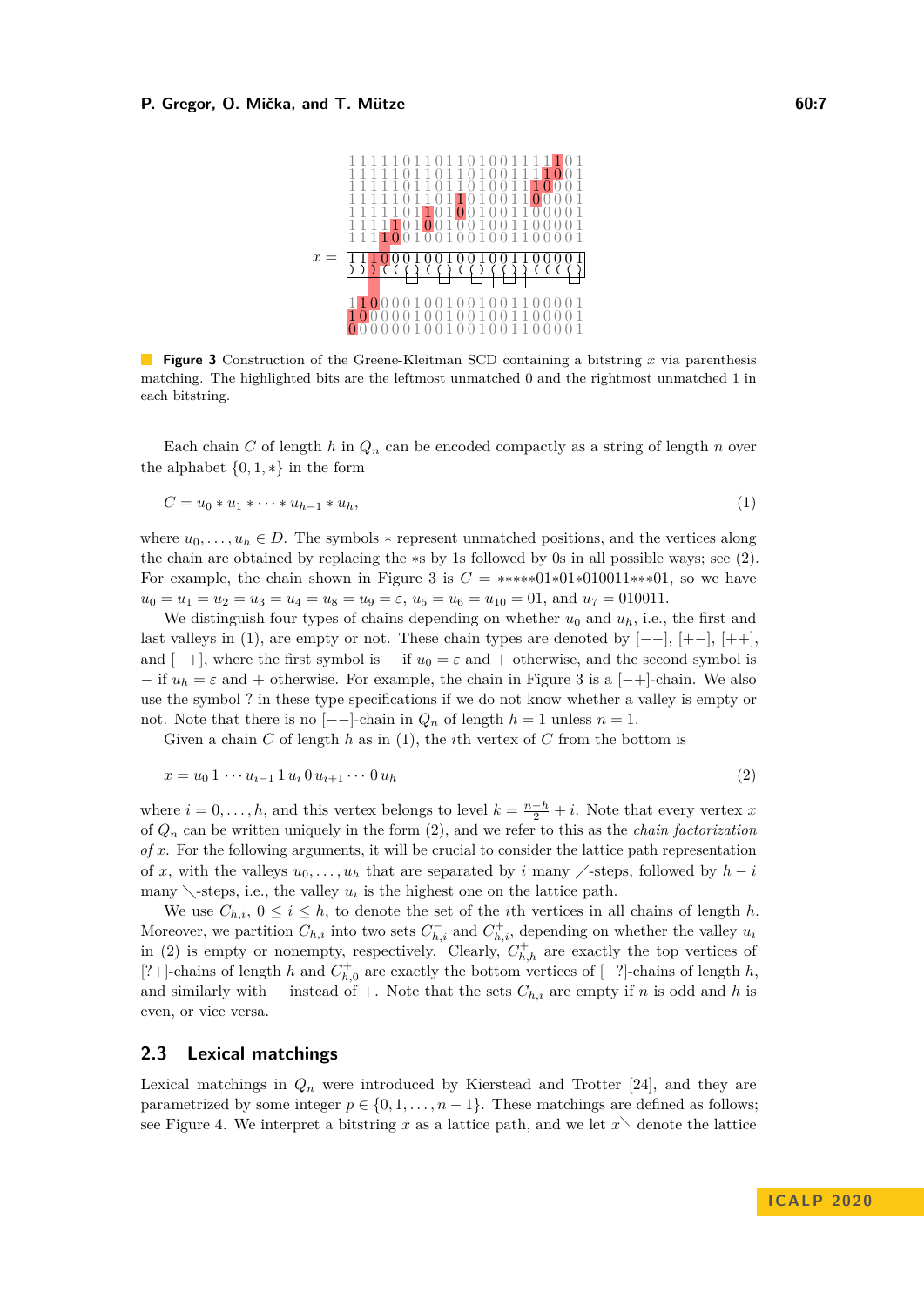<span id="page-7-0"></span>

**Figure 4** Definition of *p*-lexical matchings between levels 9 and 10 of  $Q_{22}$ , where steps flipped along the *p*-lexical edge are marked with *p*. Between those two levels, the vertex *x* is incident with *p*-lexical edges for each  $p \in \{0, 1, \ldots, 12\}$ , and the vertex *y* is incident with *p*-lexical edges for each  $p \in \{0, 1, \ldots, 12\} \setminus \{4, 6, 9\}.$ 

path that is obtained by appending  $\searrow$ -steps to *x* until the resulting path ends at height  $-1$ . If *x* ends at a height less than  $-1$ , then  $x^{\searrow} := x$ . Similarly, we let  $x^{\nearrow}$  denote the lattice path obtained by appending  $\angle$ -steps to *x* until the resulting path ends at height +1. If *x* ends at a height more than  $+1$ , then  $x' := x$ . We let  $L_{n,k}$  denote the set of all vertices on level *k* of  $Q_n$ , and we define a matching by two partial mappings  $M_{n,k}^{p,\uparrow}$ :  $L_{n,k} \to L_{n,k+1}$  and  $M_{n,k}^{p,\downarrow}$ :  $L_{n,k+1} \to L_{n,k}$  defined as follows: For any  $x \in L_{n,k}$  we consider the lattice path  $x$ and scan it row-wise from top to bottom, and from right to left in each row. The partial mapping  $M_{n,k}^{p,\uparrow}(x)$  is obtained by flipping the *p*th  $\setminus$ -step encountered in this fashion, where counting starts with  $0, 1, \ldots$ , if this  $\setminus$ -step is part of the subpath *x* of *x* $\setminus$ ; otherwise *x* is left unmatched. Similarly, for any  $x \in L_{n,k+1}$  we consider the lattice path  $x^{\nearrow}$  and scan it row-wise from top to bottom, and from left to right in each row. The partial mapping  $M_{n,k}^{p,\downarrow}(x)$ is obtained by flipping the *p*th  $\angle$ -step encountered in this fashion if this  $\angle$ -step is part of the subpath *x* of  $x^2$ ; otherwise *x* is left unmatched. It is straightforward to verify that these two partial mappings are inverse to each other, so they indeed define a matching between levels *k* and  $k + 1$  of  $Q_n$ , called the *p*-lexical matching, which we denote by  $M_{n,k}^p$ . We also define  $M_n^p := \bigcup_{0 \leq k < n} M_{n,k}^p$ , where we omit the index *n* whenever it is clear from the context. In the following, we will only ever use *p*-lexical edges for  $p = 0, 1, 2$ . For instance, it is

<span id="page-7-1"></span>

**Figure 5** Perfect matchings described by Lemma [5.](#page-8-1) The {0*,* 1*,* 2}-lexical edges are drawn solid, dashed, and dotted, respectively.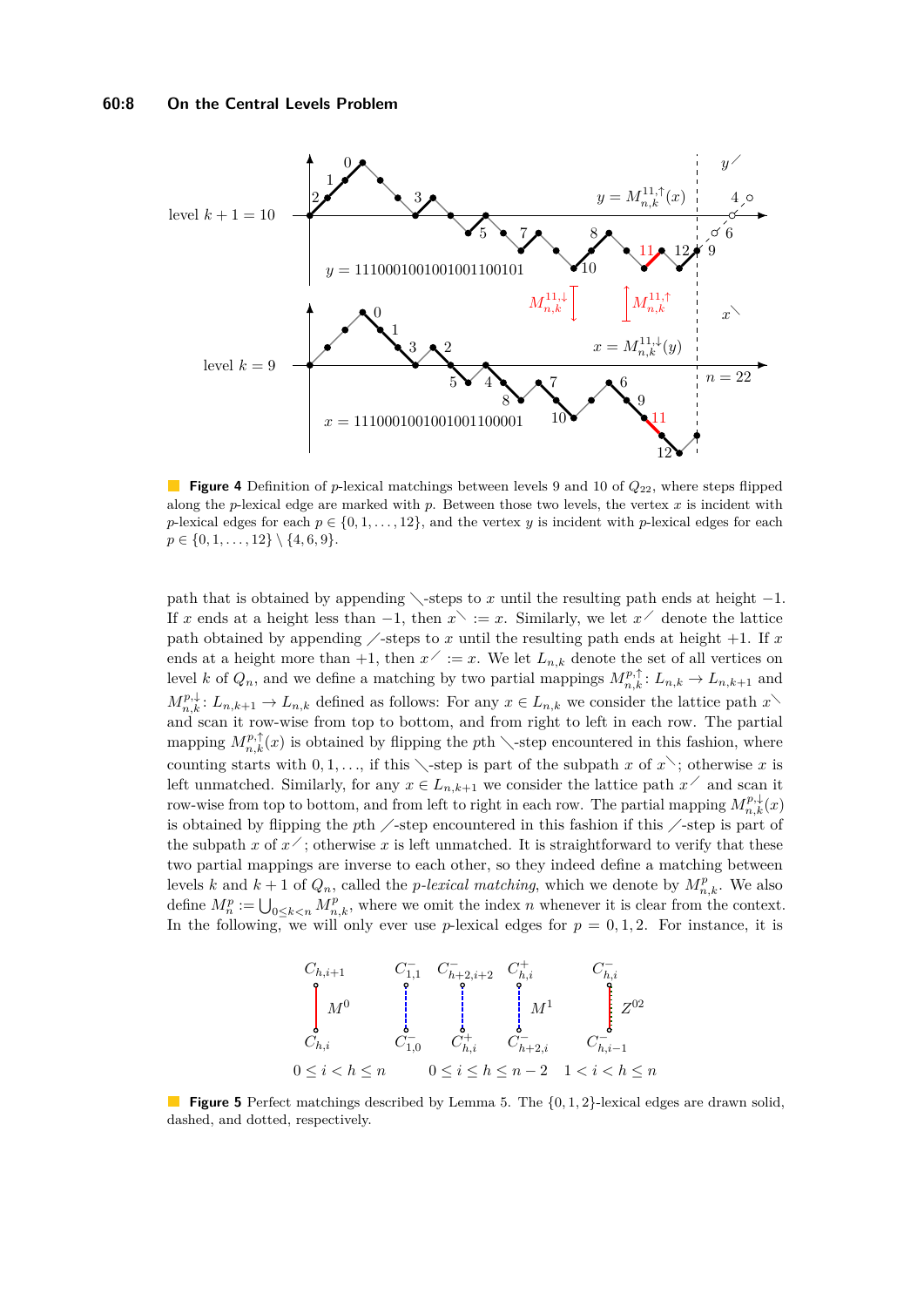well-known that taking the union of all 0-lexical edges, i.e., the set  $M<sup>0</sup>$ , yields exactly the Greene-Kleitman SCD [\[24\]](#page-15-22). This property is captured by the following lemma, together with several other explicit perfect matchings, consisting of {0*,* 1*,* 2}-lexical edges between certain sets of vertices from our SCD; see Figure [5.](#page-7-1)

To state the lemma, for a set  $M$  of edges of  $Q_n$  and disjoint sets  $X, Y$  of vertices, we let  $M[X, Y]$  denote the set of all edges of *M* between *X* and *Y*. Moreover, for any vertex  $x \in C_{h,i}^-$ , 1 *< i < h* ≤ *n*, we consider the chain factorization  $x = u_0 1 \cdots u_{i-2} 1 u_{i-1} 1 0 u_{i+1} \cdots 0 u_h$ with  $u_0, \ldots, u_h \in D$ , and we define a neighbor  $z(x)$  on the level below by

$$
z(x) := \begin{cases} u_0 1 \cdots u_{i-2} 1 0 0 u_{i+1} \cdots 0 u_h & \text{if } u_{i-1} = \varepsilon, \\ u_0 1 \cdots u_{i-2} 1 0 v 0 w 1 0 u_{i+1} \cdots 0 u_h & \text{if } u_{i-1} = 0 v 1 w \text{ with } v, w \in D. \end{cases}
$$
(3)

Note that  $(x, z(x))$  is a 0-lexical or 2-lexical edge in the first or second case, respectively.

<span id="page-8-1"></span>▶ **Lemma 5.** *For every*  $n \geq 3$ *, the following sets of edges*  $M[X, Y]$  *are perfect matchings in*  $Q_n$  *between the vertex sets*  $X$  *and*  $Y$ *.* 

- (i)  $M^0[C_{h,i}, C_{h,i+1}]$  *for every*  $0 \le i < h \le n$ ;
- (ii)  $M^1[C_{1,0}^-, C_{1,1}^-]$ ,  $M^1[C_{h,i}^+, C_{h+2,i+2}^-]$ , and  $M^1[C_{h,i}^+, C_{h+2,i}^-]$  for every  $0 \le i \le h \le n-2$ , (iii)  $Z^{02}[C_{h,i-1}^{-}, C_{h,i}^{-}]$  for every  $1 < i < h \leq n$ , where  $Z^{02} := \{(x, z(x)) \mid x \in C_{h,i}^{-}\}.$

The proof of Lemma [5](#page-8-1) can be found in [\[17\]](#page-15-21).

## <span id="page-8-0"></span>**3 Cycle factor construction**

We now construct a cycle factor  $\mathcal{C}_{n,\ell}$  in the graph  $Q_{n,\ell}, n = 2m + 1$ , i.e., in the subgraph of the *n*-cube induced by the middle 2 $\ell$  levels. Throughout this section we consider fixed  $m \geq 1$ and  $2 \leq \ell \leq m + 1$ . We construct the cycle factor incrementally, starting with chains from the Greene-Kleitman SCD and adding {0*,* 1*,* 2}-lexical edges between certain sets of vertices, see Figure [6.](#page-10-1) In the following, when referring to a subgraph given by a set of edges, we mean the subgraph of  $Q_{n,\ell}$  induced by those edges. Moreover, we say that a chain is *short* if its length is at most  $2\ell - 3$ , i.e., if it does not span all levels of  $Q_n$ .

Our construction starts by taking all those short chains, formally

$$
X^{0} := \bigcup_{0 \le i < h \le 2\ell - 3} M^{0}[C_{h,i}, C_{h,i+1}];\tag{4a}
$$

recall Lemma [5](#page-8-1) (i). From Lemma [5](#page-8-1) (ii) we know that 1-lexical edges perfectly match all bottom vertices of [−+]-chains of length 1 with all top vertices of [+−]-chains of length 1 along the edges

$$
X_{\mathbf{m}}^1 := M^1[C_{1,0}^-, C_{1,1}^-].
$$
\n(4b)

Furthermore, for  $1 \leq h \leq 2\ell-5$ , 1-lexical edges perfectly match all top vertices of [?+]-chains of length *h* with all top vertices of [?−]-chains of length *h* + 2, and all bottom vertices of [+?]-chains of length *h* with all bottom vertices of [−?]-chains of length *h*+ 2 along the edges

$$
X_{\mathbf{t}}^1 := \bigcup_{1 \le h \le 2\ell - 5} M^1[C_{h,h}^+, C_{h+2,h+2}^-], \quad X_{\mathbf{b}}^1 := \bigcup_{1 \le h \le 2\ell - 5} M^1[C_{h,0}^+, C_{h+2,0}^-],\tag{4c}
$$

respectively. Note that the only vertices of short chains that have degree 1 in the set

$$
X := X^0 \cup X^1_{\mathbf{m}} \cup X^1_{\mathbf{t}} \cup X^1_{\mathbf{b}} \tag{4d}
$$

are exactly the vertices of  $C_{2\ell-3,2\ell-3}^+$  and  $C_{2\ell-3,0}^+$ ; that is, the top vertices of [?+]-chains of length  $2\ell - 3$  and the bottom vertices of [+?]-chains of length  $2\ell - 3$ .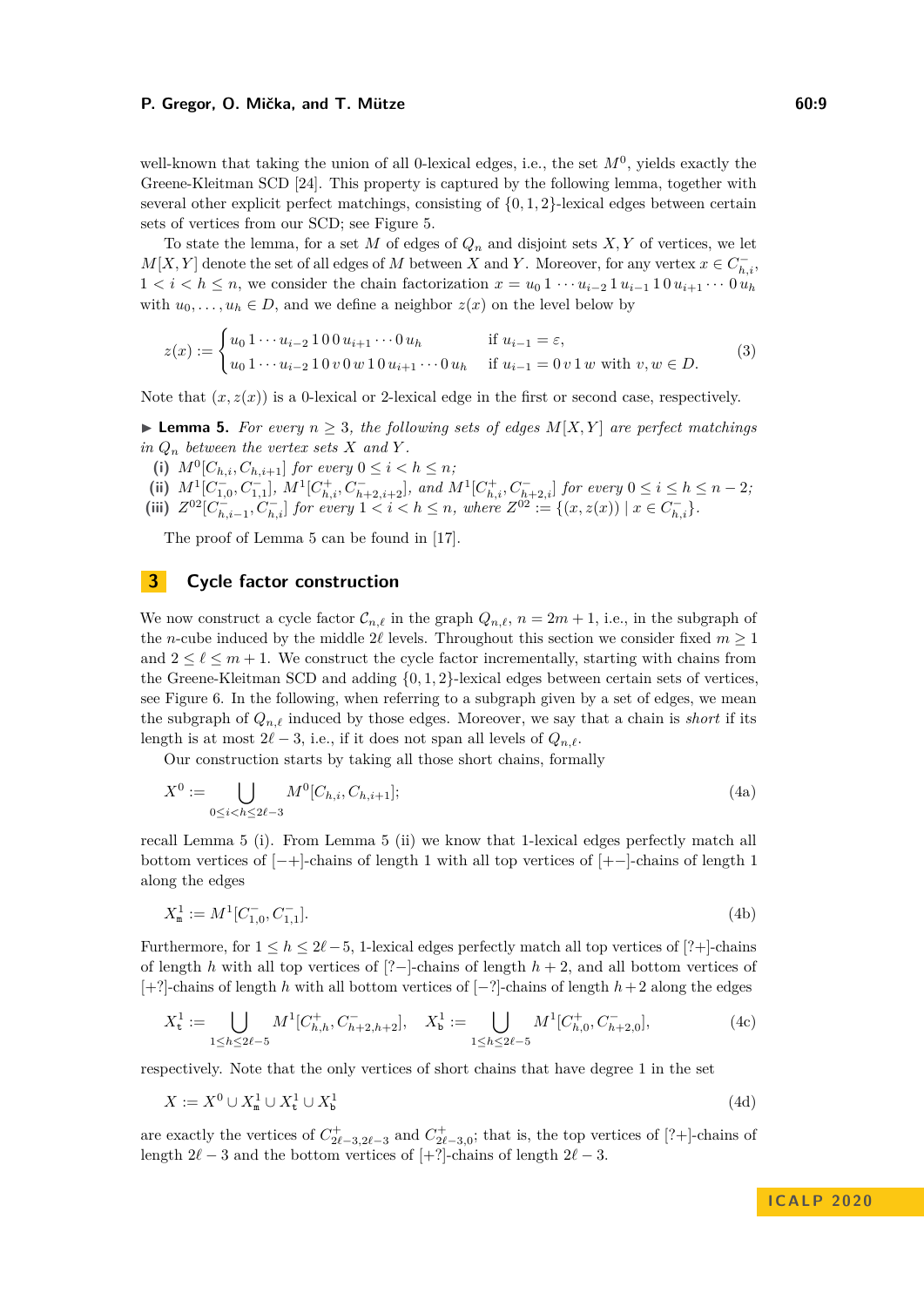#### **60:10 On the Central Levels Problem**

Next, between every pair of consecutive levels of  $Q_{n,\ell}$  we take all 0-lexical and 1-lexical edges that are not incident to a degree-2 vertex in *X*. Specifically, between these pairs of levels we take all 0-lexical edges from chains that are not short and all 1-lexical edges between chains that are not short. In addition, between the top two levels we take all 1-lexical edges between top vertices of [?+]-chains of length 2*`* − 3 and top vertices of [?−]-chains of length  $2\ell - 1$ , and symmetrically, between the bottom two levels we take all 1-lexical edges between bottom vertices of  $[+?]$ -chains of length  $2\ell - 3$  and bottom vertices of  $[-?]$ -chains of length  $2\ell - 1$ . Formally, these sets of edges are

$$
Y_1 := Y_1' \cup M^1[C_{2\ell-3,0}^+, C_{2\ell-1,0}^-], \quad Y_\ell := Y_\ell' \cup M^1[C_{2\ell-3,2\ell-3}^+, C_{2\ell-1,2\ell-1}^-], \quad Y_k := Y_k' \tag{5a}
$$

for  $1 < k < \ell$  where

$$
Y'_{k} := \bigcup_{\substack{h \ge 2\ell - 1 \\ i := (h - (2\ell - 1))/2 + 2(k - 1)}} M^{0}[C_{h,i}, C_{h,i+1}] \cup M^{1}[C_{h,i}^{+}, C_{h+2, i+2}^{-}] \cup M^{1}[C_{h,i+1}^{+}, C_{h+2, i+1}^{-}] \tag{5b}
$$

for  $1 \leq k \leq \ell$ . Note that  $Y_1$  and  $Y_\ell$  contain all  $\{0,1\}$ -lexical edges between the bottom two levels or the top two levels of  $Q_{n,\ell}$ , respectively. We also define

$$
Y := \bigcup_{1 \le k \le \ell} Y_k. \tag{5c}
$$

As a consequence of these definitions and Lemma [5](#page-8-1) (i) and (ii), the only vertices of  $Q_{n,\ell}$  that have degree 1 in the set  $X \cup Y$  are exactly the vertices of  $C_{2\ell-1,i}^-$  for  $1 \leq i \leq 2\ell-2$ . We thus add the edges

<span id="page-9-1"></span>
$$
Z := \bigcup_{i=1,3,5,\dots,2\ell-3} Z^{02} [C_{2\ell-1,i}^{-}, C_{2\ell-1,i+1}^{-}]
$$
\n
$$
(6)
$$

defined in part (iii) of Lemma [5,](#page-8-1) which makes

$$
\mathcal{C}_{n,\ell} := X \cup Y \cup Z \tag{7}
$$

a cycle factor in the graph  $Q_{n,\ell}$ .

## **3.1 Comparison with previous constructions**

Our cycle factor construction generalizes the construction for  $\ell = 1$  presented in [\[19,](#page-15-9) [27\]](#page-15-8), which simply consisted in taking the union of all 0-lexical and 1-lexical edges between the middle two levels. It also generalizes the construction for  $\ell = 2$  presented in [\[16\]](#page-15-12), which also only used {0*,* 1*,* 2}-lexical matchings. In fact, all these earlier papers actually used  ${m, m-1, m-2}$ -lexical matching edges, but these are isomorphic to  ${0, 1, 2}$ -lexical edges by reversing bitstrings. The earlier construction for  $\ell = 2$  seemed rather arbitrary at the time, but now nicely fits into the general picture shown in Figure  $6<sup>1</sup>$  $6<sup>1</sup>$  $6<sup>1</sup>$ .

<span id="page-9-0"></span> $1$  As the picture of this construction resembles a rocket, with the tip on the left and the boosters on the right, one might be tempted to consider this rocket science.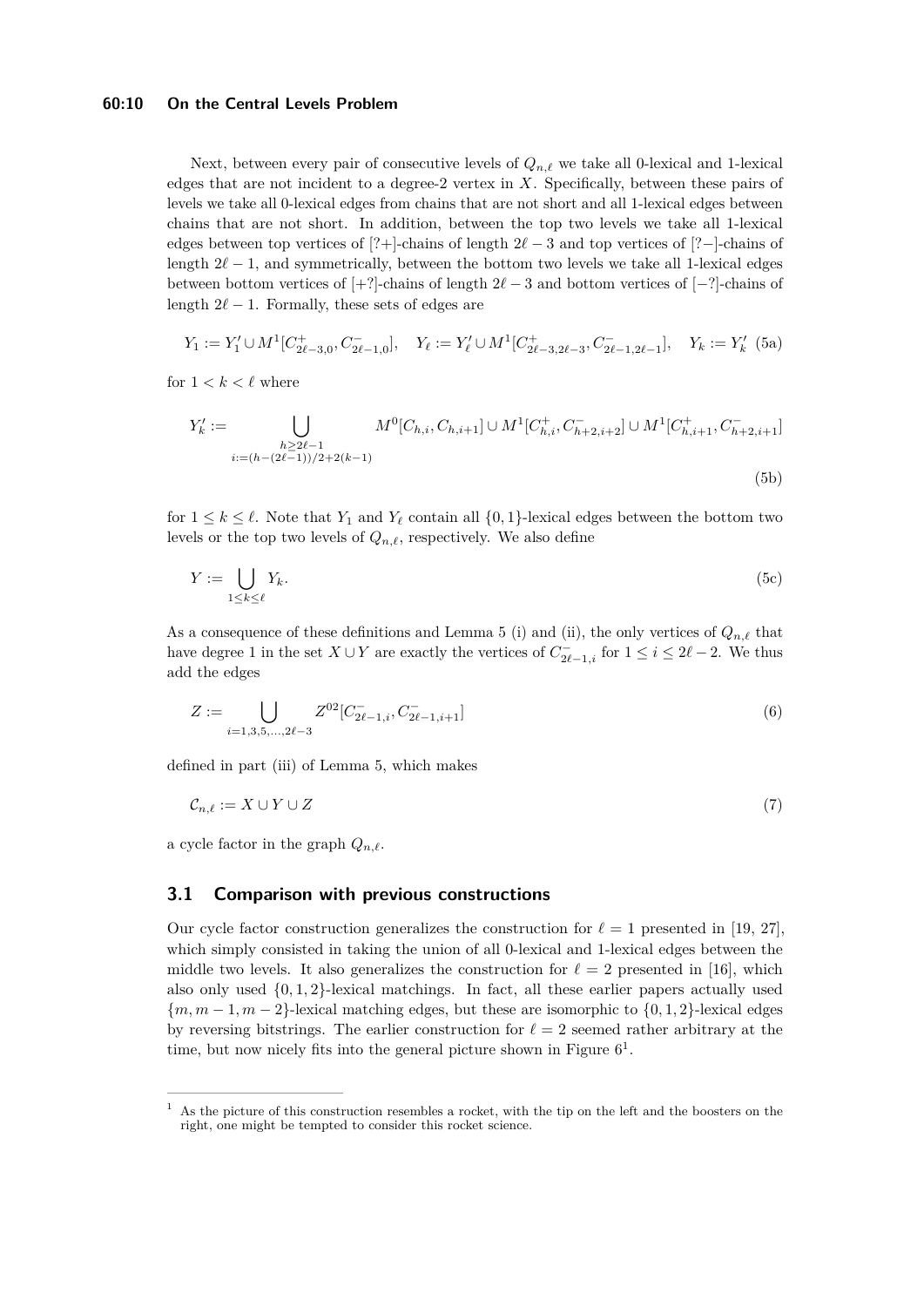<span id="page-10-1"></span>

**Figure 6** Illustration of the cycle factor  $\mathcal{C}_{n,\ell}$  for  $\ell = 2, 3, 4$ . Each bullet represents an entire set of vertices, as specified in the figure, lines between them specify perfect matchings between these sets. The {0*,* 1*,* 2}-lexical edges are drawn with solid, dashed, and dotted lines, respectively. In the bottom part, various sets of matching edges are highlighted.

## <span id="page-10-0"></span>**4 Sketch of the remaining proof steps**

It turns out that each cycle from the factor  $\mathcal{C}_{n,\ell}$  defined in [\(7\)](#page-9-1) visits vertices from an interval of 2*r* levels, where  $2 \le r \le \ell$ , around the middle. We refer to the number 2*r* as the *range* of the cycle, and we say the cycle is *short* if  $2 \leq r < \ell$ , and *long* if  $r = \ell$ . One can show that any short cycle with range *r* has length  $8(r - 1)$ , contains exactly one [--]-chain of length  $2r-1$ , one  $[-+]$ - and one  $[+-]$ -chain of length  $2r-3$  each, and one  $[++]$ -chain of length  $2r - 5$  (the latter only if  $r \ge 3$ ), i.e., short cycles are in bijection with short [−−]-chains. For long cycles, on the other hand, we are lacking such a detailed understanding of their structure. However, we are able to identify certain vertices on them, and to describe the operation of moving along one cycle from one such special vertex to the next one in terms of certain *rotation operations* on ordered rooted trees. Consequently, long cycles are obtained as equivalence classes of ordered rooted trees under such rotations.

As outlined in Section [1.3,](#page-4-0) to join the cycles in our factor to a Hamilton cycle, we explicitly construct flipping 4-cycles and 6-cycles. The 4-cycles are used to join short cycles among each other and to long cycles, in such a way that every short cycle is joined to some long cycle, possibly via other short cycles. For this we exploit the fact that certain pairs of short chains from the Greene-Kleitman SCD are connected by many 4-cycles. Specifically, consider any short chain *C* of length  $h \geq 3$ , and any chain *C'* of length  $h-2$  obtained from *C* by replacing two consecutive \*s at positions *a* and *b* by 0 and 1, respectively. Using the definition of Greene-Kleitman chains, it is easy to check that  $C$  and  $C'$  are connected by  $h-2$  many 4-cycles, each using a distinct edge of  $C$  and  $C'$ , except the two consecutive edges of  $C$  that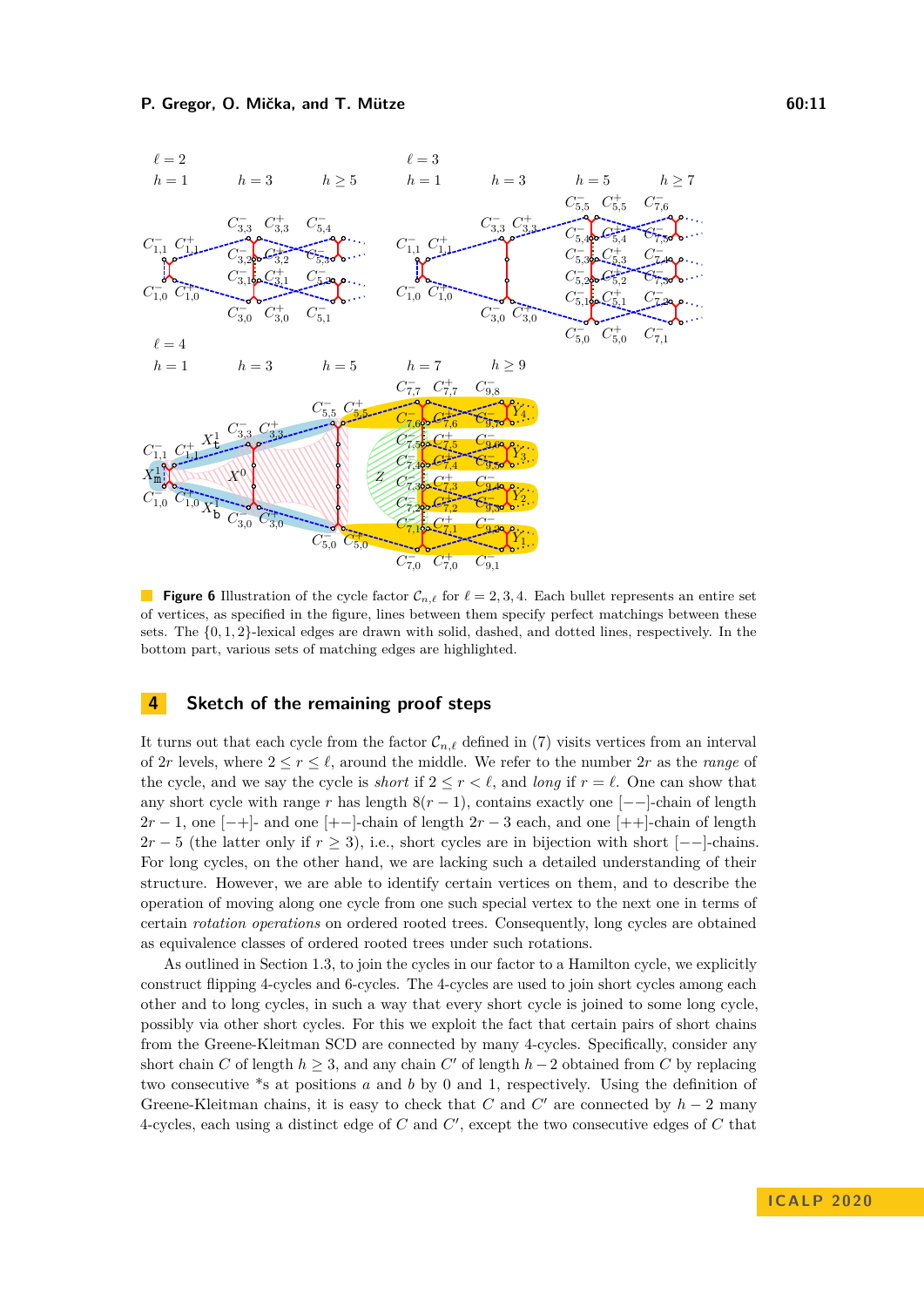#### **60:12 On the Central Levels Problem**

flip the coordinates *a* and *b*. The Greene-Kleitman SCD has an abundance of such pairs of heavily connected pairs of chains, and as our cycle factor contains all these short chains, we can exploit this to join short cycles to each other and to some long cycle in a tree-like fashion, by considering the short cycles by increasing range. Particular care must be taken to ensure that all selected flipping 4-cycles are edge-disjoint from each other, so that they do not interfere with each other in the joining process.

The remaining task is to join long cycles to each other, and for this we use flipping 6-cycles between the topmost two levels of  $Q_{n,\ell}$ , ensuring that they are edge-disjoint from any flipping 4-cycles, which all live in the levels below. Such a flipping 6-cycle can be used to connect two long cycles with each other, and this operation can again be interpreted in terms of an operation on ordered rooted trees, which we call a *pull operation*. These 6-cycles have been described and used heavily already in the predecessor papers [\[16,](#page-15-12) [19\]](#page-15-9), where it was shown that they are all edge-disjoint. To complete the proof of Theorem [1,](#page-1-0) we show that all long cycles can be joined to each other by flipping 6-cycles, by showing that all equivalence classes of ordered rooted trees under the aforementioned rotations (which correspond to long cycles) can be transformed into each other by pull operations (which correspond to flipping 6-cycles). This step of the proof reduces the Hamiltonicity problem in  $Q_{n,\ell}$  to proving that a suitably defined auxiliary graph is connected, which turns out to be much easier.

## <span id="page-11-0"></span>**5 Proof of Theorem [3](#page-2-1)**

In this section, we prove Theorem [3.](#page-2-1) All lemmas stated below follow from straightforward calculations; see [\[17\]](#page-15-21) for details. For any chain  $C$ , we let  $|C|$  denotes its length, i.e., the number of  $*$ s in *C*. For any chain *C* with  $|C| \geq 2$ , we let  $f(C)$  and  $\ell(C)$ , respectively, denote the chains obtained by replacing the first two ∗s or the last two ∗s in *C* by 0 and 1. Note that if  $|C| \geq 2$ , then we have  $f(\ell(*C*) = \ell(f(*C*))$ .

Our goal is to order the chains of the Greene-Kleitman SCD in  $Q_n$ ,  $n \geq 2$ , so that any consecutive pair of chains is joined at their top end vertices or bottom end vertices alternatingly, with the exception of any two consecutive chains of length 1 that are connected from the bottom end of one of them to the top end of the other, so as to form a Hamilton cycle. We call such an ordering of chains a *cycle ordering*. The following simple but powerful lemma, valid for arbitrary SCDs, shows that the direction in which each chain is traversed along the Hamilton cycle (upwards or downwards) is determined only by the chain length.

<span id="page-11-1"></span>**Lemma 6.** Let  $\Lambda_n$  be a cycle ordering of chains of an SCD in  $Q_n$ ,  $n \geq 2$ . In this Hamilton *cycle, any two chains C* and *C*' with  $|C| \equiv |C'| \pmod{4}$  are traversed in the same direction.

We now define a cycle ordering  $\Lambda_n$ ,  $n \geq 2$ , for the Greene-Kleitman SCD. The corresponding Hamilton cycle is oriented so that it traverses the longest chain ∗ *<sup>n</sup>*, which will be the first in the ordering  $\Lambda_n$ , from bottom to top. Our construction works inductively, and the induction step goes from *n* to  $n + 2$ , with separate rules for even and odd *n*. The base cases are  $n = 0$  and  $n = 1$ , for which the entire cube consists only of a single vertex and a single edge, respectively, so for these cases the notion of a cycle ordering is not defined.

For even *n*, we define  $\Lambda_0 := \varepsilon$ , and for  $n \geq 0$  and given  $\Lambda_n =: C_1, \ldots, C_N$  we define  $\Lambda_{n+2} := \rho(\Lambda_n) = \rho(C_1), \ldots, \rho(C_N)$  with

<span id="page-11-2"></span>
$$
\rho(C) := \begin{cases} \lambda(C) & \text{if } |C| \equiv n \pmod{4}, \\ \lambda(C)^R & \text{if } |C| \not\equiv n \pmod{4}, \end{cases}
$$
\n(8)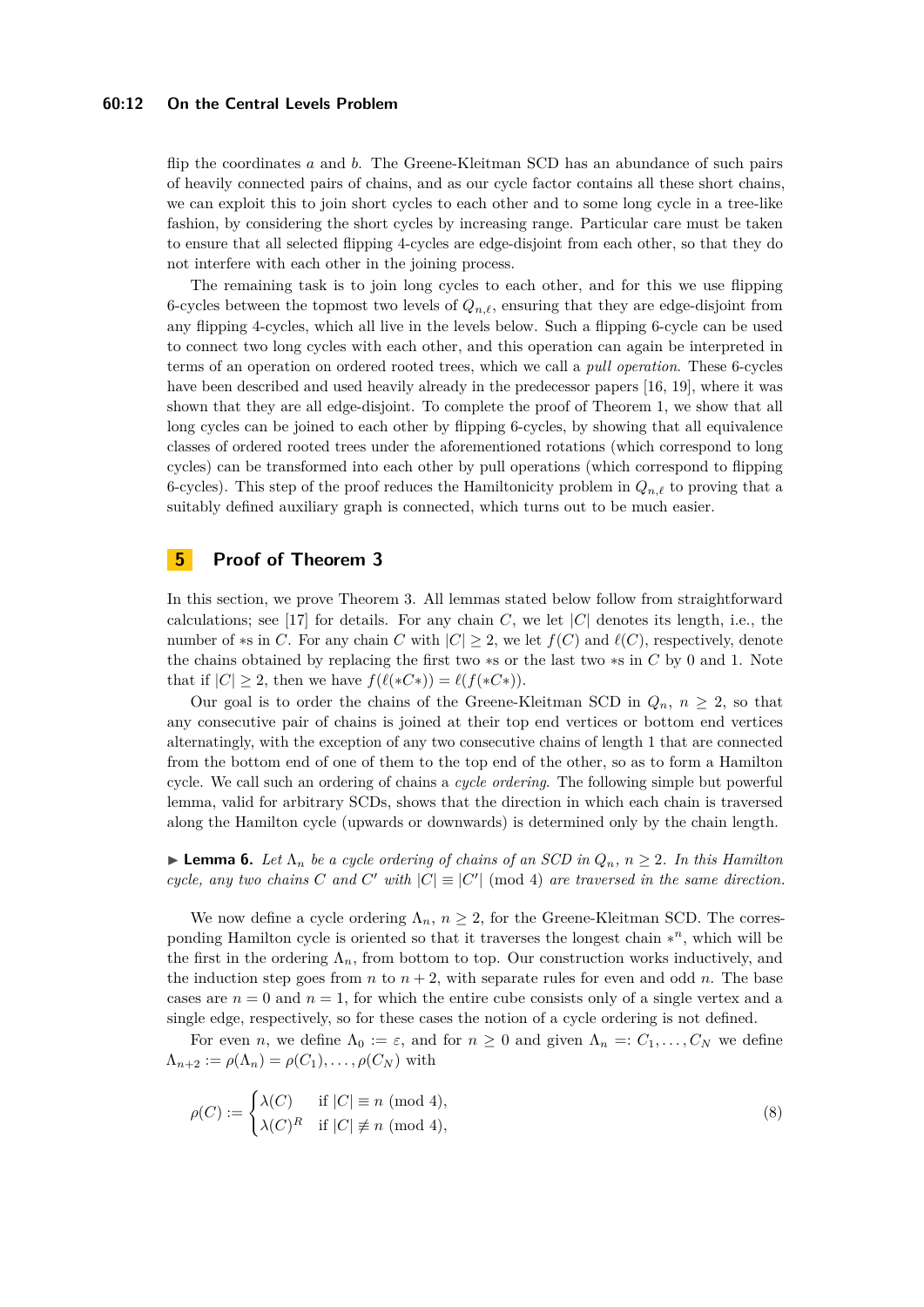<span id="page-12-4"></span>and

$$
\lambda(C) := \begin{cases}\n*C*, f(*C*), f(\ell(*C*)), \ell(*C*) & \text{if } |C| \ge 2, \\
*C*, 0C1 & \text{if } |C| = 0.\n\end{cases}
$$
\n(9)

We call the chains of  $\lambda(C)$  arising from *C* the *descendants of C*. This rule replaces each chain *C* in  $\Lambda_n$  by its descendants  $\lambda(C)$ , where the order of descendants can be reversed, indicated by the superscript *R*, depending on the length of *C* modulo 4.

For odd *n*, we define  $\Lambda_1 := *$ , and for  $n \geq 1$  and given  $\Lambda_n$  we define  $\Lambda_{n+2} := \rho(\Lambda_n)$ , where  $\rho$  is as before and

$$
\lambda(C) := \begin{cases}\n*C*, \ell(*C*), \ell(f(*C*)), f(*C*) & \text{if } |C| \ge 3, \\
*C*, \ell(*C*), f(*C*) & \text{if } |C| = 1.\n\end{cases}
$$
\n(10)

<span id="page-12-1"></span>**Lemma 7.**  $\Lambda_n$  contains every chain of the Greene-Kleitman SCD exactly once.

<span id="page-12-5"></span>

**Figure 7** Connections between top and bottom ends of the descendants  $\lambda(C)$  of a chain *C*, as guaranteed by Lemma [8.](#page-12-0) Bold gray edges are used along the Hamilton cycle. Dotted edges are present but not used.

To complete the proof of Theorem [3,](#page-2-1) it remains to show that any two consecutive chains in  $\Lambda_n$  can be joined by an edge between their top ends or bottom ends alternatingly. For this we need the following simple lemmas that guarantee these connecting edges.

<span id="page-12-0"></span>▶ **Lemma 8.** *For any*  $n \geq 2$  *and any chain*  $C$  *with*  $|C| \geq 2$ *, the chains*  $C$  *and*  $f(C)$ *, and the chains C* and  $\ell(C)$  are connected both at their top and bottom ends in  $Q_n$ .

All connecting edges between top and bottom ends among the descendants of a chain guaranteed by Lemma [8](#page-12-0) are shown in Figure [7.](#page-12-1) The next two lemmas are illustrated in Figure [8.](#page-13-0)

<span id="page-12-2"></span>▶ **Lemma 9.** *For any*  $n \geq 2$  *and any two chains C, C' connected at their bottom ends in*  $Q_n$ *, we have that*  $*C*$  *and*  $*C'*$  *are connected at their bottom ends in*  $Q_{n+2}$ *.* 

<span id="page-12-3"></span>▶ **Lemma 10.** *For any*  $n \geq 2$  *and any chain*  $C$  *with*  $|C| \geq 2$  *in*  $Q_n$ *, we have that*  $\ell(*C*)$ *and*  $\ell(*f(C)*)$  *are connected at their bottom ends in*  $Q_{n+2}$ *.*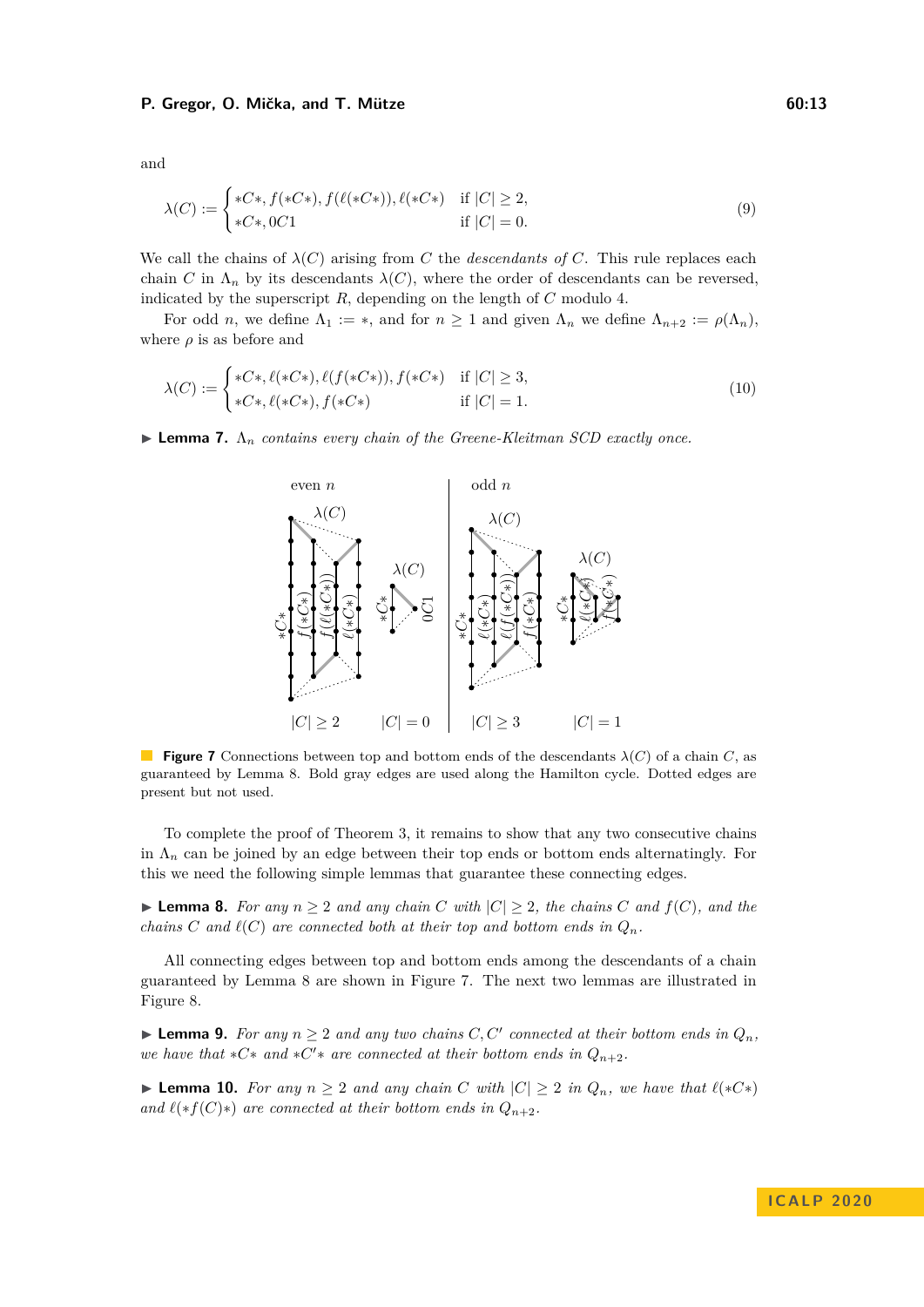<span id="page-13-0"></span>

**Figure 8** Joining of the descendants of two consecutive chain from Λ*<sup>n</sup>* in the induction step  $n \rightarrow n+2$ , via the thick edges guaranteed by Lemmas [9](#page-12-2) and [10.](#page-12-3) The dashed edges are connections to preceding and subsequent chains on the Hamilton cycle.

**Proof of Theorem [3](#page-2-1) (even** *n*). We show that  $\Lambda_n$ ,  $n \geq 2$  even, defined in [\(9\)](#page-12-4) is a cycle ordering of the Greene-Kleitman chains, by proving that any consecutive pair of chains is connected at their top or bottom ends alternatingly, starting with the first chain ∗ *<sup>n</sup>* of length *n* that is traversed from bottom to top. We will also establish the following additional property  $P$ : For any two consecutive chains  $C$  and  $C'$  connected at their top ends, we either have  $C = f(C')$  or  $f(C) = C'$ . These invariants can easily be checked for the induction base case  $n = 2$ , which is given by  $\Lambda_2 = **, 01$ .

For the induction step consider  $n \geq 2$  to be even, and assume that  $\Lambda_n$  is a cycle ordering satisfying property P. By Lemma [8,](#page-12-0) the descendants  $\lambda(C)$  for any chain C from  $\Lambda_n$  can be joined as shown on the left hand side of Figure [7,](#page-12-1) so we only need to check the connections between the first and last chains among consecutive groups of descendants. Indeed, if *C* and  $C'$  are consecutive in  $\Lambda_n$  and joined at their bottom ends, then  $C$  is traversed from top to bottom and  $C'$  from bottom to top in the Hamilton cycle; see the left part of Figure [8.](#page-13-0) Consequently, by Lemma [6,](#page-11-1) we have  $|C| \neq |*^n| = n \pmod{4}$  and  $|C'| \equiv n \pmod{4}$ , i.e., by [\(8\)](#page-11-2) the sequence  $\Lambda_{n+2}$  contains  $\lambda(C)^R$  and  $\lambda(C')$ , and indeed, the bottom vertex of the last chain of  $\lambda(C)^R$ , namely  $*C*$ , is connected to the bottom vertex of the first chain of  $\lambda(C')$ , namely  $*C'$ \*, by Lemma [9.](#page-12-2) Similarly, if *C* and *C'* are consecutive in  $\Lambda_n$  and joined at their top ends, then  $C$  is traversed from bottom to top and  $C'$  from top to bottom in the Hamilton cycle; see the right part of Figure [8.](#page-13-0) Consequently, by Lemma [6,](#page-11-1) we have  $|C| \equiv n \pmod{4}$ and  $|C'| \neq n \pmod{4}$ , i.e., by [\(8\)](#page-11-2) the sequence  $\Lambda_{n+2}$  contains  $\lambda(C)$  and  $\lambda(C')^R$ , and indeed, the bottom vertex of the last chain of  $\lambda(C)$ , namely  $\ell(*C*)$ , is connected to the bottom vertex of the first chain of  $\lambda(C')^R$ , namely  $\ell(*C'*)$ , using that by property P we have either  $C = f(C')$  or  $f(C) = C'$ , so we can invoke Lemma [10.](#page-12-3) Moreover, property P still holds for  $\Lambda_{n+2}$  by the definition [\(9\)](#page-12-4) (note that if  $|C| = 0$ , then we have  $0C1 = f(*C*)$ ).

The proof of Theorem [3](#page-2-1) for odd *n* is very similar. In [\[17\]](#page-15-21) we provide all details and a loopless algorithm for computing this Gray code. An implementation of this algorithm in  $C++$  is available for download and for demonstration [\[5\]](#page-14-13).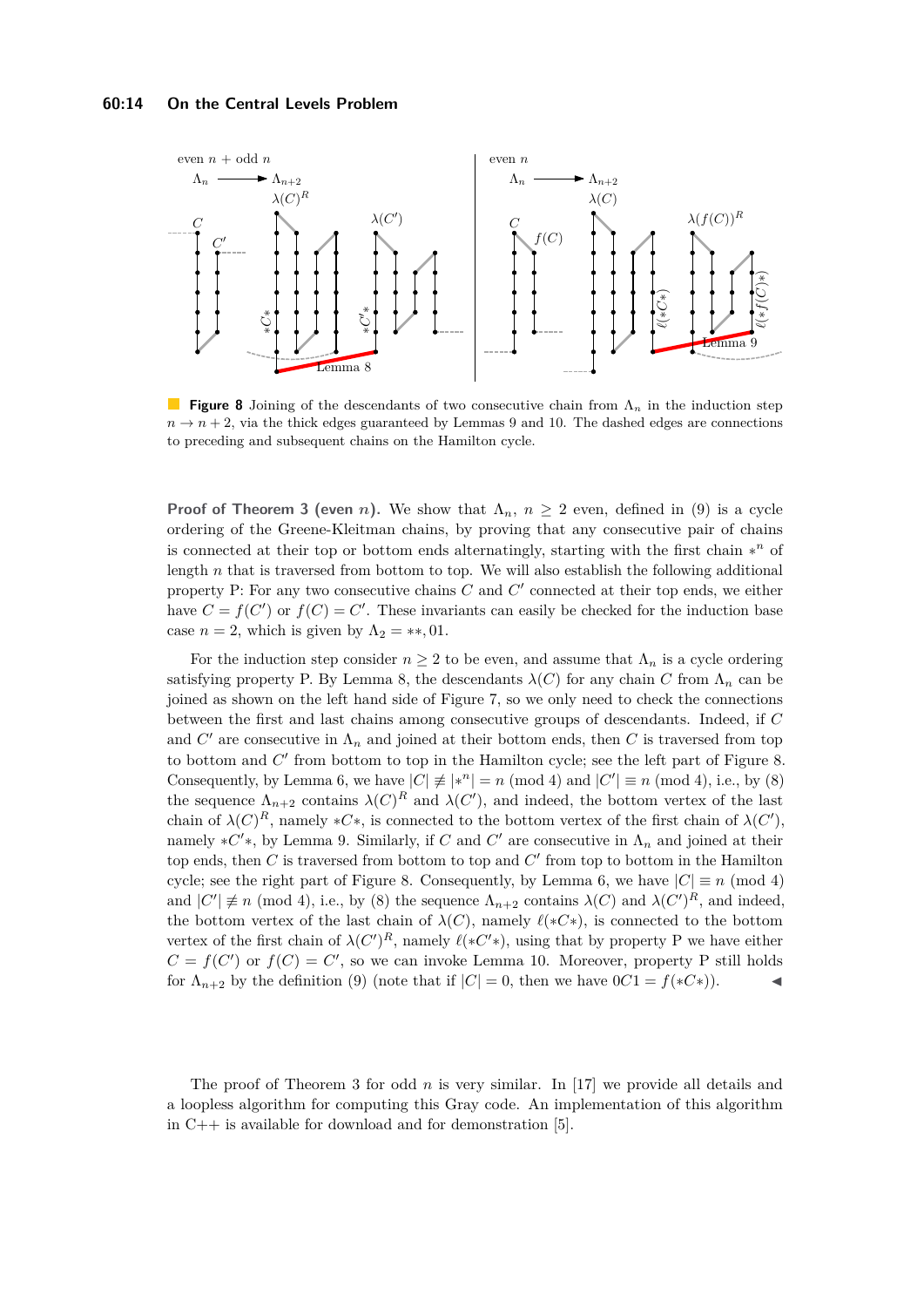| $Q_n$                         | $n \geq 1$                            | the $n$ -dimensional hypercube                                           |
|-------------------------------|---------------------------------------|--------------------------------------------------------------------------|
| $Q_{n,\ell}$                  | $1\leq \ell\leq m+1$                  | the subgraph of $Q_n$ induced by the middle 2 $\ell$ levels              |
|                               | $n = 2m + 1, m > 1$                   |                                                                          |
| $D_{2k}$                      | $k\geq 0$                             | the set of all Dyck paths (bitstrings) of length $2k$                    |
| D                             |                                       | the set of all Dyck paths                                                |
| $\,C$                         |                                       | a chain $C = u_0 * u_1 * \cdots * u_{h-1} * u_h$ of length $h \geq 0$ in |
|                               |                                       | the Greene-Kleitman decomposition, $u_i \in D$ for every i               |
| $C_{h,i}$                     | $0\leq i\leq h$                       | the set of the <i>i</i> th vertices in all chains of length $h$          |
|                               | $0 \leq i \leq h$                     | as above but only in chains with $u_i = \varepsilon$                     |
| $\frac{C_{h,i}^-}{C_{h,i}^+}$ | $0\leq i\leq h$                       | as above but only in chains with $u_i \neq \varepsilon$                  |
| $L_{n,k}$                     | $0\leq k\leq n$                       | the set of vertices on level k in $Q_n$                                  |
| $M_{n,k}^p$                   | $0 \leq k \leq n, \, 0 \leq p \leq n$ | the <i>p</i> -lexical matching between $L_{n,k}$ and $L_{n,k+1}$         |
| $M_n^p$ , $M^p$               | $0 \leq p < n$                        | the set of all <i>p</i> -lexical edges in $Q_n$                          |
| C                             |                                       | the length of a chain C, i.e., $ C  = h$ for C as above                  |
| f(C)                          | $ C  \geq 2$                          | the chain $f(C) = u_0 0 u_1 1 u_2 \cdots u_h$ for C as above             |
| l(C)                          | $ C  \geq 2$                          | the chain $l(C) = u_0 * \cdots * u_{h-2} 0 u_{h-1} 1 u_h$ for C as above |
| $\lambda(C)$                  |                                       | a sequence of descendant chains for a chain $C$ , see (9), (10)          |

<span id="page-14-14"></span>**Table 1** A glossary for notation used in the paper.

#### **References**

- <span id="page-14-10"></span>**1** M. Aigner. Lexicographic matching in Boolean algebras. *J. Combin. Theory Ser. B*, 14:187–194, 1973.
- <span id="page-14-12"></span>**2** J. Bitner, G. Ehrlich, and E. Reingold. Efficient generation of the binary reflected Gray code and its applications. *Comm. ACM*, 19(9):517–521, 1976.
- <span id="page-14-9"></span>**3** B. Bollobás. *Combinatorics: set systems, hypergraphs, families of vectors and combinatorial probability*. Cambridge University Press, Cambridge, 1986.
- <span id="page-14-7"></span>**4** M. Buck and D. Wiedemann. Gray codes with restricted density. *Discrete Math.*, 48(2-3):163– 171, 1984. [doi:10.1016/0012-365X\(84\)90179-1](https://doi.org/10.1016/0012-365X(84)90179-1).
- <span id="page-14-13"></span>**5** The Combinatorial Object Server: <http://www.combos.org/chains>.
- <span id="page-14-11"></span>**6** N. de Bruijn, C. van Ebbenhorst Tengbergen, and D. Kruyswijk. On the set of divisors of a number. *Nieuw Arch. Wiskunde (2)*, 23:191–193, 1951.
- <span id="page-14-8"></span>**7** M. El-Hashash and A. Hassan. On the Hamiltonicity of two subgraphs of the hypercube. In *Proceedings of the Thirty-second Southeastern International Conference on Combinatorics, Graph Theory and Computing (Baton Rouge, LA, 2001)*, volume 148, pages 7–32, 2001.
- <span id="page-14-0"></span>**8** P. Erdős and R. K. Guy. Crossing number problems. *Amer. Math. Monthly*, 80:52–58, 1973. [doi:10.2307/2319261](https://doi.org/10.2307/2319261).
- <span id="page-14-1"></span>**9** L. Faria, C. M. H. de Figueiredo, O. Sýkora, and I. Vrt'o. An improved upper bound on the crossing number of the hypercube. *J. Graph Theory*, 59(2):145–161, 2008. [doi:](https://doi.org/10.1002/jgt.20330) [10.1002/jgt.20330](https://doi.org/10.1002/jgt.20330).
- <span id="page-14-5"></span>**10** T. Feder and C. Subi. On hypercube labellings and antipodal monochromatic paths. *Discrete Appl. Math.*, 161(10-11):1421–1426, 2013. [doi:10.1016/j.dam.2012.12.025](https://doi.org/10.1016/j.dam.2012.12.025).
- <span id="page-14-3"></span>**11** J. Fink. Perfect matchings extend to Hamilton cycles in hypercubes. *J. Combin. Theory Ser. B*, 97(6):1074–1076, 2007. [doi:10.1016/j.jctb.2007.02.007](https://doi.org/10.1016/j.jctb.2007.02.007).
- <span id="page-14-4"></span>**12** J. Fink. Matchings extend into 2-factors in hypercubes. *Combinatorica*, 39(1):77–84, 2019. [doi:10.1007/s00493-017-3731-8](https://doi.org/10.1007/s00493-017-3731-8).
- <span id="page-14-2"></span>**13** Z. Füredi. Problem session. In *Kombinatorik geordneter Mengen*, Oberwolfach, BRD, 1985.
- <span id="page-14-6"></span>**14** F. Gray. Pulse code communication, 1953. March 17, 1953 (filed Nov. 1947). U.S. Patent 2,632,058.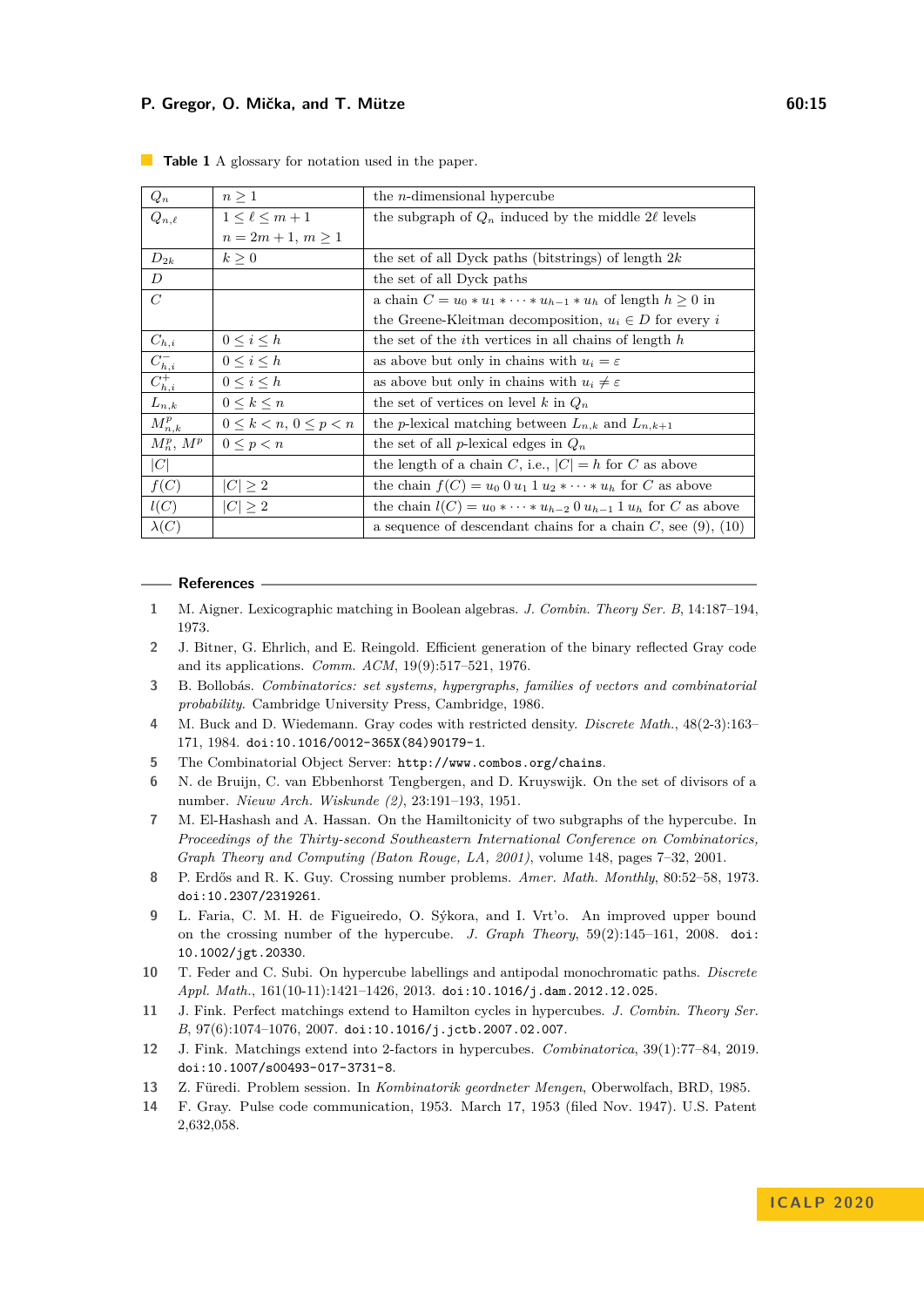#### **60:16 On the Central Levels Problem**

- <span id="page-15-15"></span>**15** C. Greene and D. J. Kleitman. Strong versions of Sperner's theorem. *J. Combin. Theory Ser. A*, 20(1):80–88, 1976.
- <span id="page-15-12"></span>**16** P. Gregor, S. Jäger, T. Mütze, J. Sawada, and K. Wille. Gray codes and symmetric chains. In *45th International Colloquium on Automata, Languages, and Programming, ICALP 2018, July 9-13, 2018, Prague, Czech Republic*, pages 66:1–66:14, 2018. [doi:10.4230/LIPIcs.ICALP.](https://doi.org/10.4230/LIPIcs.ICALP.2018.66) [2018.66](https://doi.org/10.4230/LIPIcs.ICALP.2018.66).
- <span id="page-15-21"></span>**17** P. Gregor, O. Mička, and T. Mütze. On the central levels problem. [arXiv:1912.01566](https://arxiv.org/abs/1912.01566). Full preprint version of the present article, 2019.
- <span id="page-15-14"></span>**18** P. Gregor and T. Mütze. Trimming and gluing Gray codes. *Theoret. Comput. Sci.*, 714:74–95, 2018. [doi:10.1016/j.tcs.2017.12.003](https://doi.org/10.1016/j.tcs.2017.12.003).
- <span id="page-15-9"></span>**19** P. Gregor, T. Mütze, and J. Nummenpalo. A short proof of the middle levels theorem. *Discrete Analysis*, 2018:8:12 pp., 2018.
- <span id="page-15-11"></span>**20** P. Gregor and R. Škrekovski. On generalized middle-level problem. *Inform. Sci.*, 180(12):2448– 2457, 2010. [doi:10.1016/j.ins.2010.02.009](https://doi.org/10.1016/j.ins.2010.02.009).
- <span id="page-15-16"></span>**21** J. Griggs, C. E. Killian, and C. D. Savage. Venn diagrams and symmetric chain decompositions in the Boolean lattice. *Electron. J. Combin.*, 11(1):Paper 2, 30 pp., 2004. URL: [http:](http://www.combinatorics.org/Volume_11/Abstracts/v11i1r2.html) [//www.combinatorics.org/Volume\\_11/Abstracts/v11i1r2.html](http://www.combinatorics.org/Volume_11/Abstracts/v11i1r2.html).
- <span id="page-15-7"></span>**22** I. Havel. Semipaths in directed cubes. In *Graphs and other combinatorial topics (Prague, 1982)*, volume 59 of *Teubner-Texte Math.*, pages 101–108. Teubner, Leipzig, 1983.
- <span id="page-15-1"></span>**23** H. Huang. Induced subgraphs of hypercubes and a proof of the sensitivity conjecture. *Ann. of Math. (2)*, 190(3):949–955, 2019. [doi:10.4007/annals.2019.190.3.6](https://doi.org/10.4007/annals.2019.190.3.6).
- <span id="page-15-22"></span>**24** H. A. Kierstead and W. T. Trotter. Explicit matchings in the middle levels of the Boolean lattice. *Order*, 5(2):163–171, 1988. [doi:10.1007/BF00337621](https://doi.org/10.1007/BF00337621).
- <span id="page-15-6"></span>**25** D. E. Knuth. *The Art of Computer Programming. Vol. 4A. Combinatorial Algorithms. Part 1*. Addison-Wesley, Upper Saddle River, NJ, 2011.
- <span id="page-15-13"></span>**26** S. Locke and R. Stong. Problem 10892: Spanning cycles in hypercubes. *Amer. Math. Monthly*, 110:440–441, 2003.
- <span id="page-15-8"></span>**27** T. Mütze. Proof of the middle levels conjecture. *Proc. Lond. Math. Soc.*, 112(4):677–713, 2016. [doi:10.1112/plms/pdw004](https://doi.org/10.1112/plms/pdw004).
- <span id="page-15-20"></span>**28** T. Mütze and J. Nummenpalo. A constant-time algorithm for middle levels Gray codes. In *Proceedings of the Twenty-Eighth Annual ACM-SIAM Symposium on Discrete Algorithms*, pages 2238–2253. SIAM, Philadelphia, PA, 2017. [doi:10.1137/1.9781611974782.147](https://doi.org/10.1137/1.9781611974782.147).
- <span id="page-15-0"></span>**29** N. Nisan and M. Szegedy. On the degree of Boolean functions as real polynomials. *Comput. Complexity*, 4(4):301–313, 1994. Special issue on circuit complexity (Barbados, 1992). [doi:](https://doi.org/10.1007/BF01263419) [10.1007/BF01263419](https://doi.org/10.1007/BF01263419).
- <span id="page-15-4"></span>**30** S. Norine. Edge-antipodal colorings of cubes. The Open Problem Garden. Available at [http://www.openproblemgarden.org/op/edge\\_antipodal\\_colorings\\_of\\_cubes](http://www.openproblemgarden.org/op/edge_antipodal_colorings_of_cubes), 2008.
- <span id="page-15-18"></span>**31** O. Pikhurko. On edge decompositions of posets. *Order*, 16(3):231–244 (2000), 1999. [doi:](https://doi.org/10.1023/A:1006419611661) [10.1023/A:1006419611661](https://doi.org/10.1023/A:1006419611661).
- <span id="page-15-3"></span>**32** F. Ruskey and C. Savage. Hamilton cycles that extend transposition matchings in Cayley graphs of *Sn*. *SIAM J. Discrete Math.*, 6(1):152–166, 1993. [doi:10.1137/0406012](https://doi.org/10.1137/0406012).
- <span id="page-15-17"></span>**33** F. Ruskey, C. D. Savage, and S. Wagon. The search for simple symmetric Venn diagrams. *Notices Amer. Math. Soc.*, 53(11):1304–1312, 2006.
- <span id="page-15-10"></span>**34** C. D. Savage. Long cycles in the middle two levels of the Boolean lattice. *Ars Combin.*, 35(A):97–108, 1993.
- <span id="page-15-5"></span>**35** C. D. Savage. A survey of combinatorial Gray codes. *SIAM Rev.*, 39(4):605–629, 1997. [doi:10.1137/S0036144595295272](https://doi.org/10.1137/S0036144595295272).
- <span id="page-15-19"></span>**36** C. D. Savage and P. Winkler. Monotone Gray codes and the middle levels problem. *J. Combin. Theory Ser. A*, 70(2):230–248, 1995. [doi:10.1016/0097-3165\(95\)90091-8](https://doi.org/10.1016/0097-3165(95)90091-8).
- <span id="page-15-2"></span>**37** J. Shearer and D. J. Kleitman. Probabilities of independent choices being ordered. *Stud. Appl. Math.*, 60(3):271–276, 1979. [doi:10.1002/sapm1979603271](https://doi.org/10.1002/sapm1979603271).